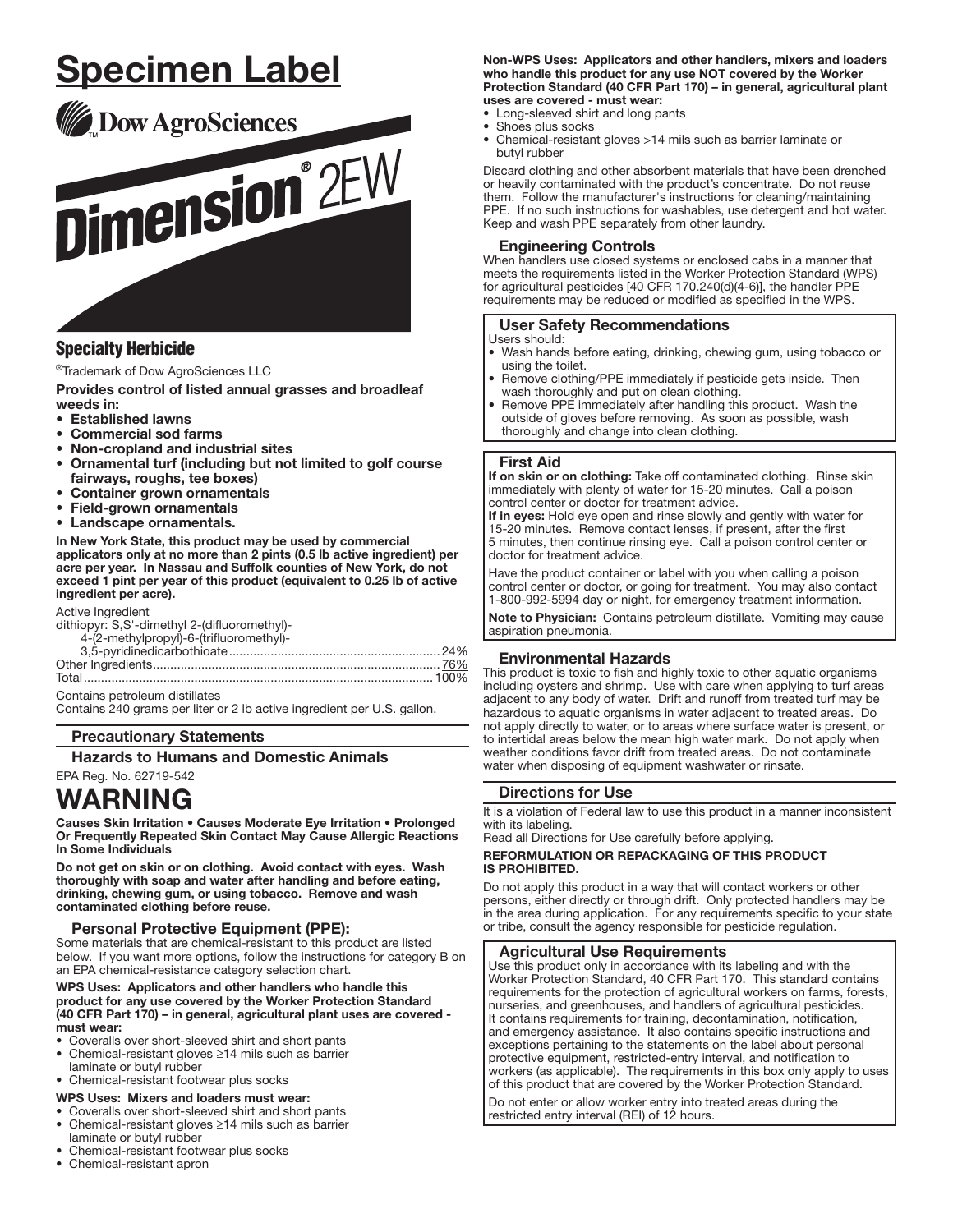# Agricultural Use Requirements (Cont.)

For early entry into treated areas that is permitted under the Worker Protection Standard and that involves contact with anything that has been treated, such as plants, soil, or water, wear:

- Coveralls over short-sleeved shirt and short pants
- Chemical-resistant gloves ≥14 mils such as barrier laminate or butyl rubber
- Chemical-resistant footwear plus socks

ŗ

֧֖֚֕֕֡

֚֡֬֕

#### Non-Agricultural Use Requirements

The requirements in this box apply to uses of this product that are NOT within the scope of the Worker Protection Standard for agricultural pesticides (40 CFR Part 170). The WPS applies when this product is used to produce agricultural plants on farms, forests, nurseries or greenhouses.

• Keep unprotected persons out of treated area until sprays have dried.

# Storage and Disposal

Do not contaminate water, food, or feed by storage and disposal. Pesticide Storage: Store this product only in its original container in a dry, cool, secured storage area. Store this product above 32°F to avoid crystallization. If crystals form or product freezes, move product to area with ambient temperature above 32°F and shake well until crystals have dissolved.

Pesticide Disposal: Wastes resulting from the use of this product must be disposed of on site or at an approved waste disposal facility.

#### Nonrefillable containers 5 gallons or less:

**Container Handling:** Nonrefillable container. Do not reuse or refill this container. Offer for recycling if available, or puncture and dispose of in a sanitary land fill, or by incineration, or by other procedures allowed by state and local authorities.

Triple rinse or pressure rinse container (or equivalent) promptly after emptying. Triple rinse as follows: Empty the remaining contents into application equipment or a mix tank and drain for 10 seconds after the fiow begins to drip. Fill the container 1/4 full with water and recap. Shake for 10 seconds. Pour rinsate into application equipment or a mix tank or store rinsate for later use or disposal. Drain for 10 seconds after the fiow begins to drip. Repeat this procedure two more times. Pressure rinse as follows: Empty the remaining contents into application equipment or a mix tank and continue to drain for 10 seconds after the fiow begins to drip. Hold container upside down over application equipment or mix tank and continue to drain for 10 seconds after the fiow begins to drip. Hold container upside down over application equipment or mix tank or collect rinsate for later use or disposal. Insert pressure rinsing nozzle in the side of the container, and rinse at about 40 psi for at least 30 seconds. Drain for 10 seconds after the fiow begins to drip.

# Refillable containers larger than 5 gallons:

Container Handling: Refillable container. Refill this container with pesticide only. Do not reuse this container for any other purpose. Cleaning the container before final disposal is the responsibility of the person disposing of the container. Cleaning before refilling is the responsibility of the refiller. To clean the container before final disposal, empty the remaining contents from this container into application equipment or a mix tank. Fill the container about 10% full with water. Agitate vigorously or recirculate water with the pump for two minutes. Pour or pump rinsate into application equipment or rinsate collection system. Repeat this rinsing procedure two more times.

#### Nonrefillable containers larger than 5 gallons:

Container Handling: Nonrefillable container. Do not reuse or refill this container. Offer for recycling if available or puncture and dispose of in a sanitary land fill, or by incineration, or by other procedures allowed by state and local authorities.

Triple rinse or pressure rinse container (or equivalent) promptly after emptying. Triple rinse as follows: Empty the remaining contents into application equipment or a mix tank. Fill the container 1/4 full with water. Replace and tighten closures. Tip container on its side and roll it back and forth, ensuring at least one complete revolution, for 30 seconds. Stand the container on its end and tip it back and forth several times. Turn the container over onto its other end and tip it back and forth several times. Empty the rinsate into application equipment or a mix tank or store rinsate for later use or disposal. Repeat this procedure two more times. Pressure rinse as follows: Empty the remaining contents into application equipment or a mix tank and continue to drain for 10 seconds after the fiow begins to drip. Hold container upside down over application equipment or mix tank or collect rinsate for later use or disposal. Insert pressure rinsing nozzle in the side of the container, and rinse at about 40 psi for at least 30 seconds. Drain for 10 seconds after the fiow begins to drip.

# Product Information

1 Dimension® 2EW specialty herbicide provides control of crabgrass and other annual grasses and broadleaf weeds in established lawns, commercial sod farms, non-cropland and industrial sites, ornamental turf (including but not limited to golf course fairways, roughs, tee boxes), container-grown ornamentals, field-grown ornamentals, and landscape ornamentals.

This product will not control established weeds, except for emerged crabgrass, up to initiation of tillering. This stage of growth for crabgrass generally corresponds to the time when crabgrass seedlings are first visible in established turfgrasses and individual plants have five leaves or less. Applications to crabgrass after initiation of tillering will not provide satisfactory control. All other applications of this product should be made preemergence (prior to germination of target weeds).

This product is not effective until activated by 1/2 inch or more of rainfall or irrigation. Applications should be timed to ensure that activation has occurred prior to tillering stage of crabgrass development or prior to germination of all other weeds.

Note: In New York State, this product may be used by commercial applicators only at no more than 2 pints (0.5 lb active ingredient) per acre per year. In Nassau and Suffolk counties of New York, do not exceed 1 pint per year of this product (equivalent to 0.25 lb of active ingredient per acre).

Chemigation: Do not apply this product through any type of irrigation system.

### Mixing Directions

# Dimension 2EW Alone with Water as the Carrier

Fill a previously cleaned spray tank with water to about three-fourths of the desired volume. Add the recommended amount of Dimension 2EW to the tank. Complete the filling process while maintaining agitation. Remove the hose from the mixing tank immediately after filling to avoid siphoning back into the water source.

# Dimension 2EW Alone with Fluid Fertilizer as the Carrier

Determine the compatibility of Dimension 2EW with the desired fiuid fertilizer by mixing small proportional quantities in advance. See the Physical Compatibility Test section of this label. Then follow the mixing procedure listed below for tank mixtures.

#### Tank Mixtures

Dimension 2EW may be applied in tank mix combination with labeled rates of fiuid fertilizers or other herbicides provided (1) the tank mix product is labeled for the timing and method of application for the use site to be treated; and (2) tank mixing is not prohibited by the label of the tank mix product. Read carefully and follow all applicable use directions, precautions, and limitations on the respective product labels.

#### Tank Mix Combinations

Tank mix with Gallery® 75 DF and apply preemergence to ornamental areas to control a wider spectrum of broadleaf weeds. Tank mix combinations with glyphosate (such as Accord XRT II) and other labeled herbicides may be used to control undesirable vegetation in ornamental areas. Applied as directed, Dimension 2EW plus glyphosate will provide postemergence control of susceptible weed species listed on the label for glyphosate and residual preemergence control of susceptible weed species listed on the label for Dimension 2EW. Refer to the label for glyphosate for specific use directions, precautions, and limitations before use. Precautions: Do not apply sprays containing glyphosate over the top of ornamental plants. Extreme care must be exercised to prevent sprays containing glyphosate from coming in contact with foliage and stems of turfgrasses, trees, shrubs, or other desirable vegetation since severe damage or death may result. If spraying with glyphosate in areas adjacent to desirable plants, use a shield to prevent spray from contacting foliage and stems of desirable plants. The addition of a nonionic surfactant may improve control. Always read and follow the surfactant manufacturer's label recommendations.

When tank mixing Dimension 2EW with other materials, a compatibility test (jar test) using relative proportions of the tank mix ingredients should be conducted prior to mixing ingredients in the spray tank. See the Compatibility Test Mixing Instructions section of this label.

Mixing Order for Tank Mixes: Place a 20 to 35 mesh screen or wetting basket over the filling port. Fill the spray tank 1/2 full with the appropriate carrier. Start agitation. Slowly add different formulation types in the order indicated below, allowing time for complete dispersion and mixing after addition of each product.

- 1. Compatibility agent (if needed)
- 2. Wettable powder or water dispersible granules (if used)
- 3. Suspension concentrates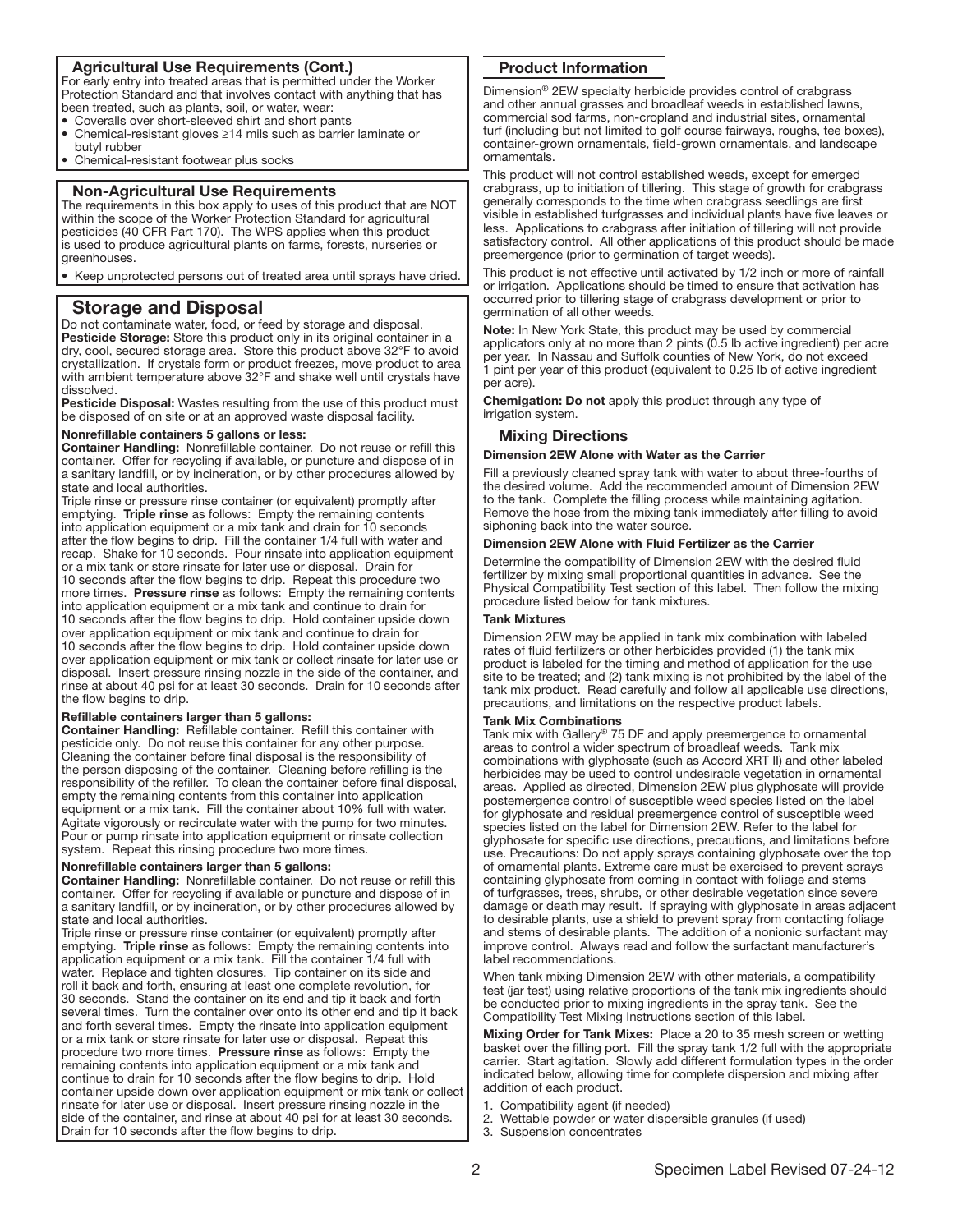- 4. Dimension 2EW and liquid (emulsifiable concentrate or liquid concentrate) pesticide (if used)
- 5. Water solutions

During the final filling of the tank, add water soluble liquid pesticide formulations (if used), followed by surfactants, marker dyes or foams, or drift control additives. Remove the hose from the mixing tank immediately after fllling to avoid siphoning back into the carrier source. Maintain continuous agitation during mixing, final filling and throughout application. If spraying and agitation must be stopped before the spray tank is empty, the materials may settle to the bottom. Settled materials must be resuspended before spraying is resumed.

Premixing: Dry and flowable formulations should be premixed with water (slurried) and added to the spray tank through a 20 to 35 mesh screen. This procedure assures good initial dispersion of these formulation types. If a liquid (emulsifiable concentrate, liquid concentrate, flowable) pesticide formulation is used, premix it with one part water before adding to the spray tank.

# Physical Compatibility Test

Before mixing this product with fluid fertilizers and/or other pesticides, test compatibility by mixing all the components in a small jar in proportionate quantities.

### Compatibility Test Mixing Instructions

|                                        | lf                   | Amount of Pesticide added to Spray Carrier<br>(assuming volume is 25 gpa) ADD: |
|----------------------------------------|----------------------|--------------------------------------------------------------------------------|
| <b>Pesticide</b><br><b>Formulation</b> | Rate per<br>Acre is: | Level Teaspoons per<br><b>Pint Jar of Carrier Solution</b>                     |
|                                        | 1 lb                 | 11/2                                                                           |
| Liauid                                 | 1 at                 |                                                                                |

This compatibility test is designed for 25 gallons of spray solution per acre. The table above gives general guidelines for use rate ratios of pesticides to be tank mixed with this product. Determine the amount of pesticide to tank mix by referring to the pesticide label(s). Then, calculate the amount of pesticide to add to the jar based on use rate ratios in table. For a use rate of 1 lb per acre of dry pesticide, add 1 1/2 teaspoons to the jar. For a use rate of 1 quart per acre of liquid pesticide, add 1 teaspoon to the jar. Dimension 2EW should be added based on use rate ratios for liquid pesticides (for a use rate of 1 quart per acre, add 1 teaspoon to the jar). For changes in spray volume or herbicide rate, make appropriate changes in the ingredients for the test. Shake well after mixing.

If pesticide(s) does not form crystals, flakes, sludge, gels, oily films or layers, then the tested components are compatible. Incompatibility in any of the above-described forms will usually occur within 5 minutes after mixing. If components are incompatible, a compatibility agent should be used. Repeat the above compatibility test with a suitable compatibility agent (1/2 teaspoon per pint jar is equivalent to 2 pints per 100 gallons of spray solution). Do not use mixtures that show incompatible signs such as formation of crystals, flakes, sludge, gels, oil films or layers.

# Grass and Broadleaf Weeds Controlled by Dimension 2EW

Used as directed, Dimension 2EW controls annual grass and broadleaf weeds listed in the table below if applied preemergence. This product will not control emerged broadleaf weeds or grasses (except for crabgrass prior to tillering stage of growth). Therefore, the area to be treated must be free of weeds prior to application.

| Grasses                |                       |
|------------------------|-----------------------|
| barley                 | Hordeum spp.          |
| barnyardgrass          | Echinochloa crus-gal  |
| bluegrass, annual      | Poa annua             |
| brome                  | Bromus spp.           |
| crabgrass, large       | Digitaria sanguinalis |
| crabgrass, smooth      | Digitaria ischaemum   |
| crabgrass, southern    | Digitaria ciliaris    |
| crowfootgrass          | Dactyloctenium aegy   |
| dallisgrass (seedling) | Paspalum dilatatum    |
| foxtail, giant         | Setaria faberi        |
| foxtail, green         | Setaria verdi         |
| foxtail, yellow        | Pennisetum glaucum    |
| goosegrass             | Eleusine indica       |
| kikuyugrass            | Pennisetum clandest   |
| Mary's grass           | Microstegium viminei  |
|                        | A Comunication        |

oats, wild *Avena fatua* ryegrass (annual & perennial)<br>sandbur sandbur *Cenchrus* spp.<br>smutgrass and *Sporobolus in* 

### Common Name Scientific Name

Hordeum spp. barnyardgrass *Echinochloa crus-galli* Poa annua **Bromus** spp. crabgrass, large *Digitaria sanguinalis* crabgrass, smooth *Digitaria ischaemum* crabgrass, southern *Digitaria ciliaris* crowfootgrass *Dactyloctenium aegyptium* dallisgrass (seedling) *Paspalum dilatatum* Setaria faberi Setaria verdi kikuyugrass *Pennisetum clandestinum* Microstegium vimineum (Trin.) *A.Camus var. imberbe* Sporobolus *indicus* 

#### Common Name Scientific Name

# **Broadleaf Weeds**<br>bittercress

bittercress *Cardamine* spp. carpetweed *Mollugo verticillata* chickweed *Stellaria* spp. knotweed, prostrate *Polygonum aviculare* lespedeza, common<br>marestail marestail *Conyza canadensis* mulberry weed<br>mustard mustard *Brassica* spp. oxalis, buttercup<br>
parsley-piert *Dxalis pes-caprae*<br>
pigweed, redroot *Amaranthus retrof* rocket, London<br>shepherdspurse speedwell, corn *Veronica arvens*<br>spurge, garden *Euphorbia hirta* spurge, garden<br>spurge, prostrate spurge, spotted *Euphorbia maculata* woodsorrel, creeping *Oxalis cornic*u<br>woodsorrel, yellow *Oxalis stricta* woodsorrel, yellow *Oxalis stricta*

Taraxacum officinale<br>Geranium carolinianum geranium, Carolina *Geranium carolinianum* henbit *Lamium* spp. Medicago lupulina<br>Fatoua villosa parsley-piert *Alchemilla arvensis* pigweed, redroot *Amaranthus retroflexus*<br>pineappleweed *Matricaria matricarioide* pineappleweed *Matricaria matricarioides* Portulaca oleracea<br>Sisvmbrium *irio* shepherdspurse *Capsella bursa-pastoris* Sonchus oleraceus<br>Veronica arvensis spurge, prostrate *Euphorbia humistrata* Epilobium spp.<br>Oxalis corniculata

# Turfgrass

Uses

j

Use Dimension 2EW on seeded, sodded, or sprigged lawns and ornamental turfgrass that are well established. Newly established turf must have developed a good root system and a uniform stand, and have received at least two mowings following seeding, sodding, or sprigging before making the first application of this product. Use of this product on turf that is not well-established, or has been weakened by weather, pest, disease, chemical, mechanical or other related stress, may result in turf injury.

# Specific Use Precautions and Restrictions:

- Do not apply this product to golf course putting greens.
- Dimension 2EW will prevent the germination of annual bluegrass. Dimension 2EW will not affect established annual bluegrass. If maintenance of annual bluegrass is desired, using this product during the time of annual bluegrass germination is not recommended. In the states of AZ, CA, NV, OR, WA, NM, ID, MT and UT, Dimension 2EW may contribute to the thinning or stand reduction in established stands of annual bluegrass.
- It is recommended that sod be established for at least 6 months before applying Dimension 2EW.
- Do not apply this product within 3 months of harvesting sod.
- Early postemergence applications of this product will control crabgrass only if applied prior to the fifth leaf (first tiller) stage of growth.
- For best results, cultural practices that disturb the soil, such as verticutting and core-, spike-, or hydro-aerification, should be done before applying this product.
- Do not apply this product until the turfgrass has recovered from cultural practices such as verticutting or core-, spike-, or hydro-aeriflcation.
- Do not use clippings from treated turf for mulching around vegetables or fruit trees.
- Do not apply more than 0.73 oz of Dimension 2EW per 1000 sq ft (2 pints per acre) per application.
- Do not apply more than 2.2 oz of Dimension 2EW per 1000 sq ft (6 pints per acre) per year using split or sequential applications.
- In New York State, do not apply more than 2 pints of Dimension 2EW (0.5 lb active ingredient) per acre per year. In Nassau and Suffolk counties of New York, do not exceed 1 pint per year of this product (equivalent to 0.25 lb of active ingredient per acre).

Dimension 2EW should only be applied to turf that is composed of the following turfgrass species that have been determined to be tolerant to application of this product. When applied as directed under the conditions described, the following established turfgrasses are tolerant to this product:

# Established Cool Season Turfgrasses

bentgrass, creeping† *Agrostis palustris* bluegrass, Kentucky *Poa pratensis* fescue, flne†† *Festuca rubra* ryegrass, perennial *Lolium perenne*

Scientific Name<br>Agrostis palustris Lolium arundinaceum<br>Lolium perenne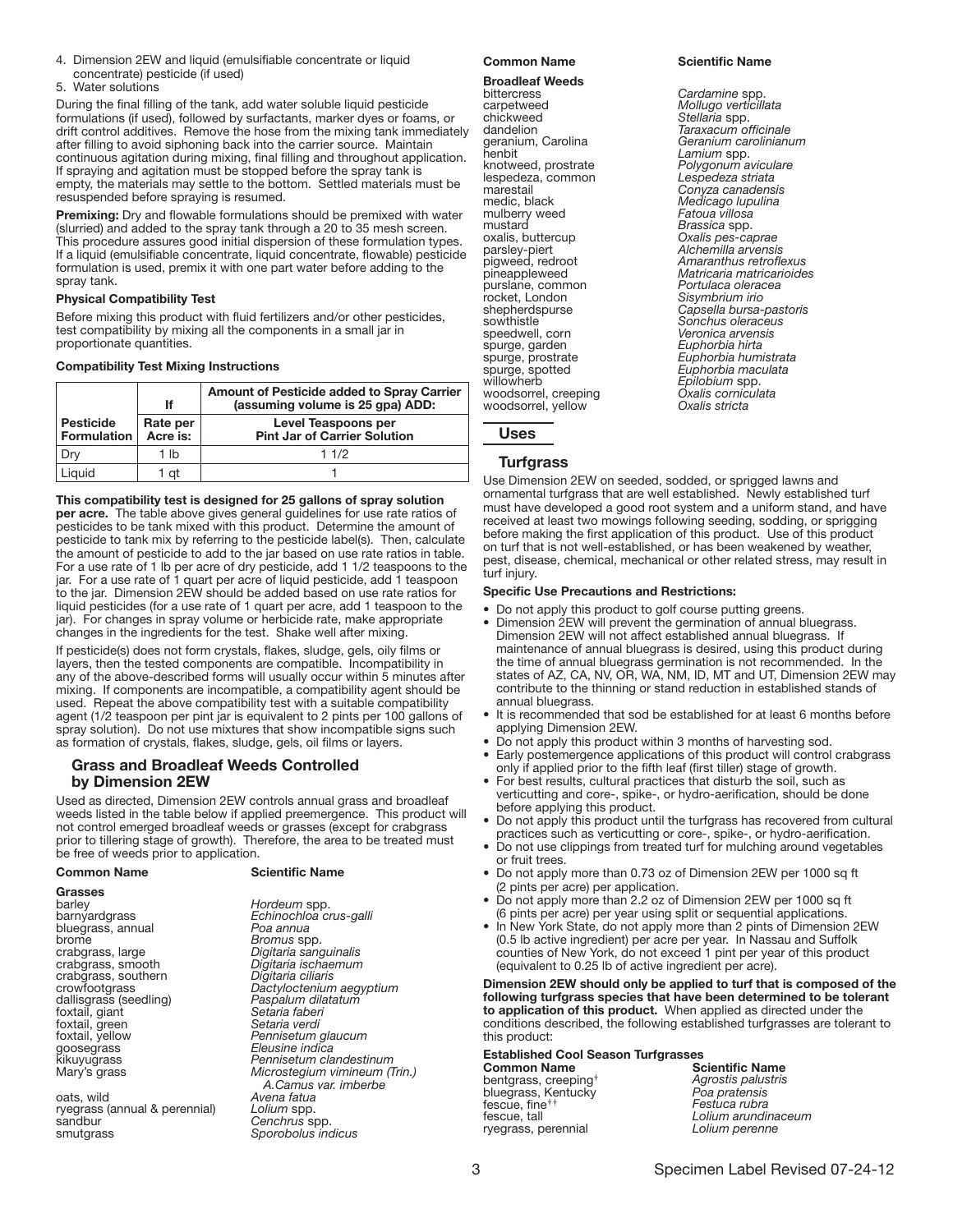# **Established Warm Season Turfgrasses<br>Common Name**

Common Name Scientific Name bahiagrass *Paspalum notatum*  Bermudagrass††† *Cynodon dactylon* buffalograss†††† *Buchloe dactyloides* carpetgrass *Axonopus afflnis* seashore paspalum *Paspalum vaginatum* zoysiagrass

centipedegrass *Eremochloa ophiuroides* kikuyugrass *Pennisetum clandestinum* Stenotaphrum secundatum zoysiagrass *Zoysia japonica*

- <sup>†</sup> Do not use this product on certain varieties of creeping bentgrass, such as cohansey, carmen, seaside, and Washington as undesirable turfgrass injury may result. Not all varieties of creeping bentgrass have been tested. Do not apply this product to colonial bentgrass (*Agrostis tenuis)* varieties.
- <sup>††</sup> Do not use this product on certain varieties of fine fescue as undesirable turf injury may result. The following fine fescue varieties have been found to be sensitive to this product: Atlanta, banner, beauty, bilgart, CF-2, enjoy, HF-93, highlight, ivalo, Jamestown, koket, majenta, Mary, pennlawn, Tamara, Tatjana, waldorf, and waldina. Not all varieties of fine fescue have been tested.
- †††† Do not use this product on Tifgreen (328) hybrid Bermudagrass as undesirable turfgrass injury may result. Other common and hybrid Bermudagrass varieties are tolerant.
- †††† Do not use this product on seedling buffalograss in the spring of the first year of establishment until the turfgrass is fully green and has established new roots.

#### Reseeding, Overseeding, or Sprigging

Reseeding, overseeding, or sprigging of treated areas within 3 months after a single application of this product, or within 4 months after a split application program totaling more than 0.73 oz per 1000 sq ft (2 pints per acre), may inhibit the establishment of desirable turfgrasses. However, overseeding of Bermudagrass with perennial ryegrass 8 weeks after an application or as early as 6 weeks after application if slight injury to perennial ryegrass can be tolerated is a recommended exception.

When reseeding or overseeding, proper cultural practices such as soil cultivation, irrigation and fertilization should be followed. For best results, use mechanical or power seeding equipment (slit seeders) designed to give good seed to soil contact.

# Application Directions

Apply Dimension 2EW through conventional liquid application equipment in a sufflcient volume of carrier solution to provide a uniform spray distribution. Applying this product through cluster nozzles or other boomless spray equipment may not give satisfactory results due to variability in application volume and spray pattern. A hand held spray gun may be used. Calibrate application equipment prior to usage. Avoid streaking, skips, or excess overlaps during application. The use of marker dyes or foams aids in making more accurate applications.

# Crabgrass Control

# Preemergence and Early Postemergence Control

This product provides preemergence control of crabgrass (including the large, smooth, and southern species) when applied prior to crabgrass emergence in established lawns and ornamental turf. This product also provides early postemergence control of crabgrass during early crabgrass seedling growth following emergence. However, it is often difficult to observe very small crabgrass seedlings at early stages of growth in well-established turfgrass. Early postemergence crabgrass control is obtained only when this product is applied prior to the tillering of crabgrass (less than 5 leaves per plant), which generally corresponds to the time when crabgrass seedlings are easily observed in lawn or turf. The practical benefit of this product's additional, early postemergence activity is a "window of application" during which control of crabgrass can be achieved; that is 2 to 8 weeks longer than products that provide only preemergence control. Depending upon climatic conditions and rate of growth, the time from crabgrass emergence until tillering will vary from 2 to 8 weeks. The addition of a nonionic surfactant at 0.5% by volume

#### Use Rate Table

**Note:** 1 oz equals 6 teaspoons

(2 qt per 100 gallons of spray) may improve early postemergence control. Read and follow the surfactant manufacturer's label recommendations.

#### Tank Mixtures for Early Postemergence Control:

Application of this product alone provides early postemergence control of crabgrass when treated prior to reaching the tillering stage of growth. If applied in combination with either MSMA herbicide or Acclaim herbicide, control of crabgrass with up to 3 tillers may be achieved.

If preemergence herbicides have been applied prior to a postemergence application, use the applicable Program 1 or Program 2 use rate of Dimension 2EW for your area; otherwise, apply the Program 3 use rate in combination with MSMA or Acclaim.

A compatibility test (see Compatibility Test in Mixing Directions section) is suggested before tank mixing this product with fluid fertilizers and/or either MSMA or Acclaim. Refer to the labels for MSMA or Acclaim for information on tolerance of specific turfgrass species. Observe all limitations, precautionary statements, and use restrictions on the respective labels when using them in tank mixtures.

### Application Frequency and Timing

This product may be applied as a single application, a split application, or a sequential application for crabgrass control in the spring, summer, or fall.

Early Summer or Spring Application: For applications made in the spring or early summer, apply Dimension 2EW at the appropriate rate corresponding to one of the three control programs listed in the table below. The rate used depends upon the user's location, the mowing height of the turfgrass, and whether the use is considered to be preemergence or early postemergence at the time of the application. The duration of residual weed control provided by this product is directly related to the total rate applied, but will vary somewhat depending upon weather, weed pressure, turfgrass competitiveness, and the user's location within a region.

Late Summer or Fall Application: This product can also be applied in the late summer or early fall (late August through November) at the Program 3 use rates listed in the table below. A fall application followed by an appropriately timed spring application provides season-long weed control. Do not exceed the maximum use rate per year. For *Poa annua* control see Section titled "Poa annua (Annual Bluegrass) Control" below Use Rate table.

**Program 1:** Use Program 1 for preemergence control in turfgrass that is cut relatively high (e.g., residential lawns). This program provides 3 to 5 months of preemergence crabgrass control and also provides early postemergence control of crabgrass up to the 3-leaf stage at sites where turfgrass is cut relatively high. Split applications may also be made, with the rates in the Use Rates table being split across two applications made 5 to 10 weeks apart. Split applications may provide improved weed control.

**Program 2:** Use Program 2 for preemergence control in turf: (a) where turfgrass is cut relatively low (e.g., golf fairways); and (b) where turfgrass maintenance or weed control has been conducted during the previous year. This program provides 4 to 6 months of preemergence crabgrass control and may also be used for early postemergence control up to crabgrass tillering at sites where turfgrass is cut relatively high. Split applications may also be made, with the rates in the Use Rates table being split across two applications made 5 to 10 weeks apart. Split applications may provide improved weed control.

**Program 3:** Use Program 3 for preemergence control in turf: (a) where turfgrass is cut relatively low (e.g., golf fairways); and (b) where turf maintenance or weed control was not conducted during the previous year. This program provides 4 to 6 months of preemergence crabgrass control and may also be used for early postemergence control up to crabgrass tillering at sites where turfgrass is cut relatively low (e.g., golf fairways). Make subsequent, sequential pre and/or postemergence applications where longer periods of control are desired. Split applications may also be made, with the rates in the Use Rates table being split across two applications made 5 to 10 weeks apart. Split applications may provide improved weed control.

| Region                                                                                                           | Application<br>Rates | Program 1 | Program 2 | Program 3 |
|------------------------------------------------------------------------------------------------------------------|----------------------|-----------|-----------|-----------|
| All states, except NY $\dagger$ and parts of states<br>not listed in transition, south, coastal<br>south or west | pt/acre              | .75       |           | 1.5       |
|                                                                                                                  | oz/1000 sg ft        | 0.28      | 0.37      | 0.55      |
|                                                                                                                  | lb ai/acre           | 0.188     | 0.25      | 0.38      |
|                                                                                                                  |                      |           |           |           |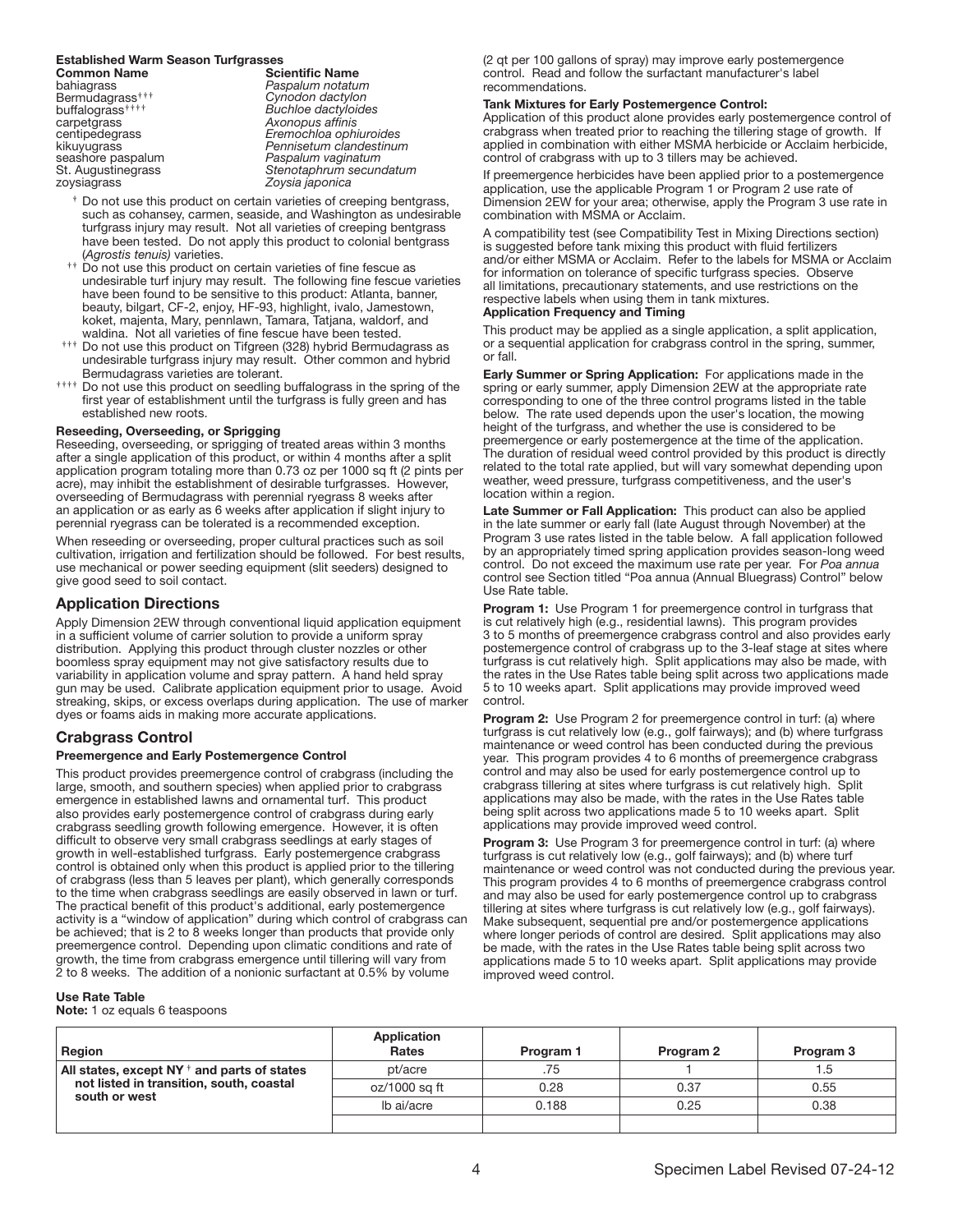#### Use Rate Table (Cont.) Note: 1 oz equals 6 teaspoons

| Region                                                                        | <b>Application</b><br><b>Rates</b> | Program 1       | Program 2       | Program 3       |
|-------------------------------------------------------------------------------|------------------------------------|-----------------|-----------------|-----------------|
| <b>Transition:</b> DE, KS, KY, MD, MO, NJ, VA,                                | pt/acre                            |                 | 1.5             | 2 <sup>†</sup>  |
| southeastern PA, southern areas of IL, IN,                                    | oz /1000 sq ft                     | 0.37            | 0.55            | $0.73^{+}$      |
| OH, coastal areas of CT, & RI                                                 | Ib ai/acre                         | 0.25            | 0.38            | $0.5^{+}$       |
|                                                                               |                                    |                 |                 |                 |
| <b>South:</b> AL, AR, GA, LA, MS, NC, NM, OK, SC,                             | pt/acre                            | 1.5             | $1 + 1$         | $1.2 + 1.2$     |
| TN, TX                                                                        | oz /1000 sq ft                     | 0.55            | $0.37 + 0.37$   | $0.46 + 0.46$   |
|                                                                               | Ib ai/acre                         | 0.38            | $0.25 + 0.25^+$ | $0.31 + 0.31^+$ |
|                                                                               |                                    |                 |                 |                 |
| <b>Coastal South: HI, FL, southern coastal areas</b>                          | pt/acre                            | $1 + 1$         | $1.25 + 1.25$   | $1.5 + 1.5$     |
| of AL, GA, LA, MS, NC, SC, TX                                                 | oz /1000 sq ft                     | $0.37 + 0.37$   | $0.46 + 0.46$   | $0.55 + 0.55$   |
|                                                                               | Ib ai/acre                         | $0.25 + 0.25^+$ | $0.31 + 0.31^+$ | $0.38 + 0.38$   |
|                                                                               |                                    |                 |                 |                 |
| <b>West:</b> AZ, CA, NV. In this climatically diverse                         | pt/acre                            | $0.75 + 1$      | $1 + 1.5$       | $1 + 1$         |
| region, use the higher rates in local areas<br>with longer crabgrass seasons. | oz /1000 sq ft                     | $0.28 + 0.37$   | $0.37 + 0.55$   | $0.37 + 0.37$   |
|                                                                               | Ib ai/acre                         | $0.18 + 0.25$   | $0.25 + 0.38$   | $0.25 + 0.25$   |
|                                                                               |                                    |                 |                 |                 |

**†** In New York State, this product may be used by commercial applicators only at no more than 2 pints (0.5 lb active ingredient) per acre per year. In Nassau and Suffolk counties of New York, do not exceed 1 pint per year of this product (equivalent to 0.25 lb of active ingredient per acre).

### Maximum Use Rates (All Turf Uses)

Do not apply more than 0.73 oz of Dimension 2EW per 1000 sq ft (2 pints per acre) per application.

Do not apply more than 2.2 oz of Dimension 2EW per 1000 sq ft (6 pints per acre) per year using split or sequential applications.

# *Poa Annua* (annual bluegrass) Control

Apply Dimension 2EW for preemergence control of *Poa annua* (annual bluegrass) at a rate of 0.38 to 0.5 lbs active ingredient per acre. This is equivalent to 1.5 to 2 pints per acre.

- Apply 6 to 8 weeks before overseeding bermudagrass with perennial ryegrass. Specific to perennial ryegrass; not recommended for **Poa trivialis or bentgrass.**
- Minimum seeding rate of perennial ryegrass is 400 lbs per acre.
- Use limited to fairways and roughs
- Perennial varieties of *Poa annua* (var. repens) may not be controlled as well as the true annual.
- Do not apply earlier than 16 weeks after over-seeding unless injury to the ryegrass can be tolerated.
- A follow-up treatment 16 weeks after overseeding offers an early season crabgrass treatment and helps suppress some winter annual broadleaf weeds.

# Use Directions for Noncropland and Industrial Sites

Apply Dimension 2EW for preemergence control of annual grasses and broadleaf weeds listed in Grass and Broadleaf Weeds Controlled by Dimension 2EW in terrestrial non-crop areas including farm yards, fence rows, highway, utility and railroad rights-of-way, airports, recreation areas, campgrounds, and industrial sites (lumber yards, tank farms, and storage areas).

Applied preemergence, Dimension 2EW controls weeds as they germinate. This product will not control established weeds. Apply prior to germination of target weeds or to bare ground. The best weed control is obtained when applications are made to soil that is free of clods, weeds and debris such as leaves. Prior to applying, control existing vegetation by cultivation, hand weeding, or use of a postemergence herbicide.

To be effective, Dimension 2EW must be activated by 1/2 inch or more of rainfall or irrigation prior to germination of target weeds. Once the treatment is activated, avoid excessive soil disruption that may break down the herbicide barrier. Minimal surface disruption such as raking should not break down the herbicide barrier.

# Specific Use Precautions and Restrictions:

- Do not apply when weather conditions favor drift to non-target areas. This product may injure foliage of non-target plants.
- Do not graze livestock or feed forage cut from areas treated with this product.

• For ornamentals within non-crop areas, apply only after transplanting when soil around roots has been thoroughly settled by rainfall or irrigation and no cracks are present or injury will result.

# Equivalent Application Rates:

| <b>Equivalent Rates of Dimension 2EW</b>                           |      |       |    |  |  |  |
|--------------------------------------------------------------------|------|-------|----|--|--|--|
| (oz/1000 sq ft)<br>$(mL/100$ sq ft)<br>(oz/100 sq ft)<br>(pt/acre) |      |       |    |  |  |  |
|                                                                    | 0.73 | 0.073 | っっ |  |  |  |
|                                                                    |      |       |    |  |  |  |

Make sequential applications at 3 to 4 month intervals for extended preemergence weed control. Do not exceed maximum use rates per year

#### Maximum Use Rates

• Split or sequential applications: Do not use more than 0.73 oz of Dimension 2EW per 1000 sq ft (2 pints per acre) per application or more than 2.2 oz of Dimension 2EW per 1000 sq ft (6 pints per acre) per year.

In New York State, do not apply more than 2 pints of Dimension 2EW (0.5 lb active ingredient) per acre per year. In Nassau and Suffolk counties of New York, do not exceed 1 pint per year of this product (equivalent to 0.25 lb of active ingredient per acre).

#### Use Directions For Ornamentals (Landscape, Field Grown, and Container Grown) ì

Dimension® 2EW specialty herbicide provides preemergence control of listed annual grasses and broadleaf weeds in areas planted with tolerant ornamental plants listed on this label. It is intended for use on plants grown for aesthetic purposes in landscaped areas or in container or field grown production nurseries. When applied as directed, the ornamental plants listed on this label have shown tolerance to over-the-top applications of Dimension 2EW.

# Specific Use Precautions and Restrictions:

- Apply Dimension 2EW to established ornamentals only.
- Do not apply this product to bare roots of ornamental plants as injury may result.
- Do not incorporate this product into the soil. Dilution of active ingredient and possible injury to plant roots may occur.
- Do not apply around ornamental plants that have been weakened or are under stress (due to drought, flooding, excessive fertilizer or soil salts, wind injury, hail, frost damage, winter injury, injury from previously applied pesticides or injury due to insects, heat stress, nematodes or diseases).
- Do not apply when weather conditions favor drift to non-target areas. This product may injure foliage of non-target plants unless they are listed on this label.
- Do not apply this product to grasses grown for seed.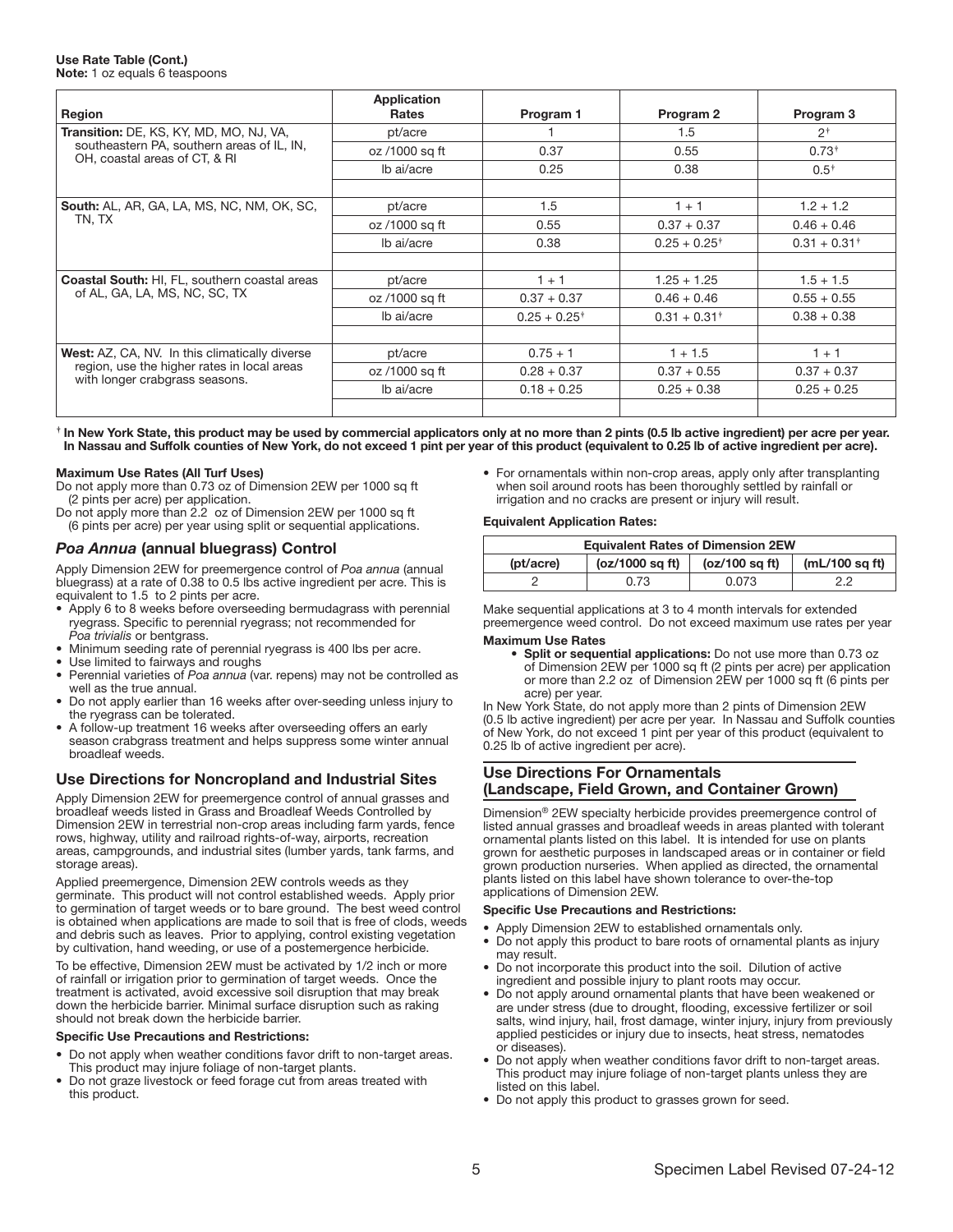- Do not graze livestock or feed forage cut from areas treated with this product.
- Do not apply this product directly to plants that are grown for food (e.g., fruit trees or maple trees tapped for syrup).
- Do not apply this product in enclosed structures and greenhouses.
- Do not apply more than 0.73 oz of Dimension 2EW per 1000 sq ft (2 pints per acre) per application and no more than 2.2 oz of Dimension 2EW per 1000 sq ft (6 pints per acre) per year using split or sequential applications.
- In New York State, do not apply more than 2 pints of Dimension 2EW (0.5 lb active ingredient) per acre per year. In Nassau and Suffolk counties of New York, do not exceed 1 pint per year of this product (equivalent to 0.25 lb of active ingredient per acre).

### Shadehouse Areas

Dimension 2EW may be applied in open shadehouse-type structures where the natural flow of air is unimpeded. Do not apply within three weeks prior to enclosing greenhouses or poly-type structures.

Treatment of Ornamental Species Not Listed on the Label for Dimension 2EW: It is impossible to evaluate tolerance to this product on all ornamental plant species or varieties or under all possible growing conditions. Users who wish to use Dimension 2EW on ornamental species not recommended on this label may determine the suitability for use by treating a small number of ornamental plants at a recommended rate. Prior to treatment of larger areas, treated plants should be observed for any symptoms of herbicidal injury, such as foliar damage, reduced vigor or stand reduction, during 30 to 60 days of normal growing conditions to determine if the treatment is non-injurious.

# Application Directions

Apply Dimension 2EW as a directed spray in established ornamentals or as a broadcast over-the-top spray to certain established ornamentals (see ornamental plant listing). Make directed sprays to the soil at the base of the ornamentals.

To reduce injury potential:

- Apply product with calibrated equipment using a minimum of 2 gallons of water per 1000 sq. ft.
- Shortly after application apply overhead irrigation to activate the herbicide and wash Dimension 2EW from plant surface onto soil surface.
- In the spring when buds are rapidly growing and expanding, over the top application of Dimension 2EW may temporarily injure new growth of desirable plants. To reduce the possibility of injury at this time, wait to apply Dimension 2EW over the top of newly emerged vegetation until it has hardened off, unless your experience indicates that the ornamental plant will not be injured by the over the top application.
- Do not apply to plants that are under stress such as heat, drought or frost damage.

Dimension 2EW is a preemergence herbicide that controls weeds during germination. Dimension 2EW does not control emerged broadleaf or grass weeds except crabgrass up to tillering stage of growth. Apply prior to germination of target weeds to bare ground. Optimum weed control is obtained when applications are made to soil that is free of clods, weeds and debris such as leaves. Prior to applying, control existing vegetation by cultivation, hand weeding, or use of a postemergence herbicide. After applying Dimension 2EW, excessive soil disruption may breakdown the herbicide barrier. Minimal surface disruption such as raking should not break down the herbicide barrier. Following transplanting, care must be taken that soil or planting mixes have settled firmly through irrigation, rainfall or packing and that there are no cracks that would allow direct contact of this product to the plant roots or plant injury may occur.

# Application Rates

Apply Dimension 2EW prior to germination of target weed species. Make sequential applications at 3 to 4 month intervals for extended preemergence weed control. Do not exceed maximum use rates per year.

When treating a small area, apply Dimension 2EW with a calibrated sprayer that assures accurate, uniform spray distribution. In general, Dimension 2EW should be thoroughly mixed with clean water at 0.5 to 0.73 oz of product per 1000 sq ft per application and applied at 20 to 40 psi in a minimum of 1 gallon of water per 1000 sq ft.

| <b>Equivalent Rates of Dimension 2EW</b>                           |      |       |    |  |  |  |
|--------------------------------------------------------------------|------|-------|----|--|--|--|
| (oz/1000 sq ft)<br>$(mL/100$ sq ft)<br>(oz/100 sq ft)<br>(pt/acre) |      |       |    |  |  |  |
|                                                                    | 0.73 | 0.073 | っっ |  |  |  |
|                                                                    |      |       |    |  |  |  |

# Tolerant Ornamentals

|                                                             |                           | <b>Container Grown</b><br><b>Ornamentals</b><br>Acceptable Application<br>Method Noted by a (X) |                           | <b>Field/Landscape Grown</b><br><b>Ornamentals</b><br>Acceptable Application<br>Method Noted by a (X) |                           |
|-------------------------------------------------------------|---------------------------|-------------------------------------------------------------------------------------------------|---------------------------|-------------------------------------------------------------------------------------------------------|---------------------------|
| <b>Name</b>                                                 | <b>Tolerant Cultivars</b> | Over the Top                                                                                    | <b>Directed</b>           | Over the Top                                                                                          | <b>Directed</b>           |
| abelia<br>(Abelia x grandiflora)                            | nana<br>grand surprise    | $\mathsf{x}$                                                                                    | $\mathsf{x}$<br>X         | X                                                                                                     | $\mathsf{x}$<br>X         |
| acacia, redolens<br>(Acacia redolens)                       |                           | $\mathsf{x}$                                                                                    | X                         | $\mathsf{x}$                                                                                          | X                         |
| abyssinian red banana<br>(Ensete ventricosum)               | maureli                   | $\times$                                                                                        | $\mathsf{x}$              | $\mathsf{x}$                                                                                          | $\mathsf{x}$              |
| Ajuga carpet bugle<br>(Ajuga reptans)<br>(Ajuga genevensis) | bronze<br>bronze beauty   |                                                                                                 | X<br>X                    |                                                                                                       | X<br>X                    |
| almond, flowering<br>(Prunus gladulosa)                     |                           |                                                                                                 | $\mathsf{x}$              |                                                                                                       | $\mathsf{x}$              |
| apple <sup>+</sup><br>(Malus pumila)                        |                           |                                                                                                 | $\mathsf{x}$              |                                                                                                       | $\mathsf{x}$              |
| aralia, Japanese<br>(Fatsia japonica)                       |                           |                                                                                                 | $\boldsymbol{\mathsf{x}}$ | $\mathsf{x}$                                                                                          | $\boldsymbol{\mathsf{x}}$ |
| arborvitae<br>(Thuja occidentalis)                          | nigra<br>pyramidalis      |                                                                                                 | X                         |                                                                                                       | х                         |
|                                                             | smaragh                   |                                                                                                 | x<br>x                    |                                                                                                       | x<br>x                    |
|                                                             | techny                    |                                                                                                 | X                         |                                                                                                       | X                         |
|                                                             | woodwardii                |                                                                                                 | X                         |                                                                                                       | X                         |
| arborvitae, dwarf golden<br>(Thuja orientalis)              | aurea nana                | X                                                                                               | X                         | X                                                                                                     | X                         |
| ash, green<br>(Fraxinus pennsylvanica)                      |                           |                                                                                                 | X                         |                                                                                                       | X                         |
| ash, autumn purple<br>(Fraxinus americana)                  | autumn purple             |                                                                                                 | х                         |                                                                                                       | X                         |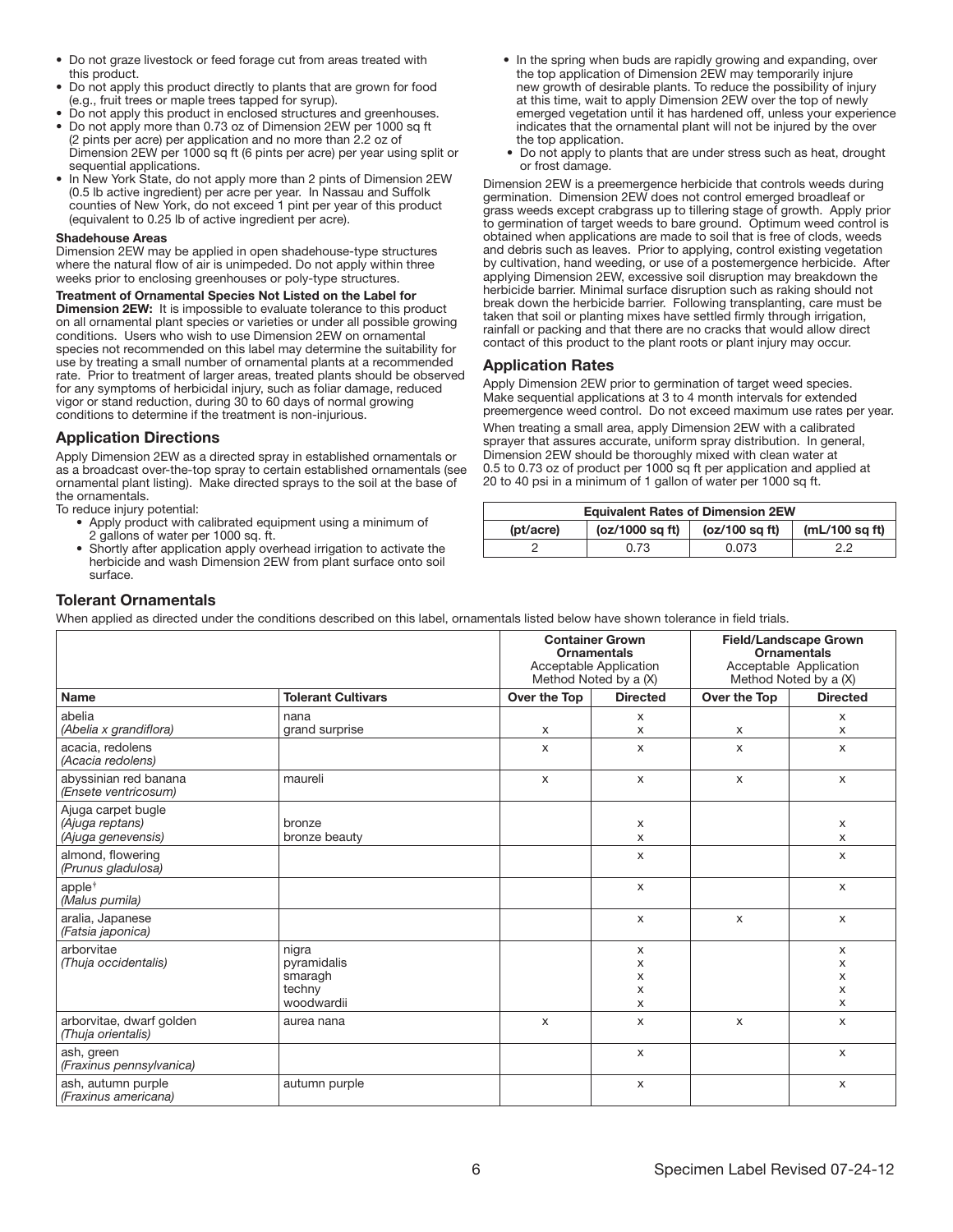| . .                                                        | <b>Container Grown</b><br><b>Ornamentals</b><br>Acceptable Application<br>Method Noted by a (X)                                                                                               |              |                                                          |              | <b>Field/Landscape Grown</b><br><b>Ornamentals</b><br>Acceptable Application<br>Method Noted by a (X) |  |
|------------------------------------------------------------|-----------------------------------------------------------------------------------------------------------------------------------------------------------------------------------------------|--------------|----------------------------------------------------------|--------------|-------------------------------------------------------------------------------------------------------|--|
| Name                                                       | <b>Tolerant Cultivars</b>                                                                                                                                                                     | Over the Top | <b>Directed</b>                                          | Over the Top | <b>Directed</b>                                                                                       |  |
| aster, Chinese<br>(Callistephus chinensis)                 | dwarf queen                                                                                                                                                                                   |              | X                                                        |              | X                                                                                                     |  |
| azalea<br>(Rhododendron spp.)                              | brilliant<br>buccaneer<br>carror<br>chimes (Belgian)<br>Elsie Lee<br>exbury<br>fashion                                                                                                        |              | X<br>х<br>х<br>X<br>х<br>х<br>X                          |              | X<br>X<br>Х<br>X<br>X<br>X<br>X                                                                       |  |
|                                                            | Girard's Rose<br>hardijzer beauty<br>hershey red<br>higasa<br>hinocrimson<br>Holland (hybrid)<br>Marion Lee<br>northern lights<br>Nuccio's Wild Cherry<br>orange cup<br>orchid lights<br>snow | X            | X<br>X<br>X<br>х<br>х<br>X<br>х<br>х<br>X<br>х<br>х<br>X | X<br>X       | X<br>X<br>X<br>X<br>X<br>X<br>X<br>Х<br>X<br>X<br>X<br>X                                              |  |
| azalea, flame                                              | southern charm                                                                                                                                                                                |              | X<br>X                                                   |              | X<br>X                                                                                                |  |
| (Rhododendron calendulaceum)                               |                                                                                                                                                                                               |              |                                                          |              |                                                                                                       |  |
| azalea, kirishima<br>(Rhododendron obtusum)                |                                                                                                                                                                                               |              | X                                                        |              | X                                                                                                     |  |
| bamboo, heavenly<br>(Nandina domestica)                    | compacta<br>nana<br>plum passion                                                                                                                                                              | X            | x<br>X<br>х                                              | x            | X<br>X<br>X                                                                                           |  |
| barberry, Japanese<br>(Berberis thunbergii)                | aurea<br>crimson pygmy<br>dwarf pygmy<br>green<br>kobold<br>pygmy red<br>rose glow                                                                                                            |              | X<br>X<br>X<br>х<br>X<br>X<br>x                          | X            | X<br>X<br>X<br>X<br>X<br>X<br>X                                                                       |  |
| barberry, purple<br>(Berberis thunbergii var atropurpurea) | atropurpurea                                                                                                                                                                                  |              | X                                                        |              | $\mathsf{x}$                                                                                          |  |
| basket flower<br>(Gaillardia grandiflora)                  |                                                                                                                                                                                               |              | X                                                        |              | X                                                                                                     |  |
| beach grass<br>(Ammophila breviligulata)                   |                                                                                                                                                                                               |              | X                                                        |              | X                                                                                                     |  |
| bearberry (common)<br>(Arctostaphylos uva-ursi)            | Massachusetts                                                                                                                                                                                 |              | X                                                        |              | X                                                                                                     |  |
| bee balm<br>(Monarda didyma)                               |                                                                                                                                                                                               |              | X                                                        |              | X                                                                                                     |  |
| begonia<br>(Begonia spp.)                                  |                                                                                                                                                                                               |              | X                                                        |              | X                                                                                                     |  |
| birch, river<br>(Betula nigra)                             |                                                                                                                                                                                               |              | X                                                        |              | X                                                                                                     |  |
| birch, European white<br>(Betula pendula)                  |                                                                                                                                                                                               |              | X                                                        | X            | X                                                                                                     |  |
| blackeyed Susan<br>(Rudbeckia hirta)                       | goldstrum                                                                                                                                                                                     |              | X                                                        |              | X                                                                                                     |  |
| blanket flower<br>(Gaillardia spp.)                        |                                                                                                                                                                                               |              | X                                                        |              | X                                                                                                     |  |
| blood grass<br>(Imperata cylindrica)                       | rubra                                                                                                                                                                                         | X            | X                                                        | X            | X                                                                                                     |  |
| blue fescue<br>(Festuca ovina)                             |                                                                                                                                                                                               |              | X                                                        |              | $\mathsf X$                                                                                           |  |
| bluebeard<br>(Caryopteris x clandonensis)                  | dark knight                                                                                                                                                                                   | X            | X                                                        | X            | $\mathsf X$                                                                                           |  |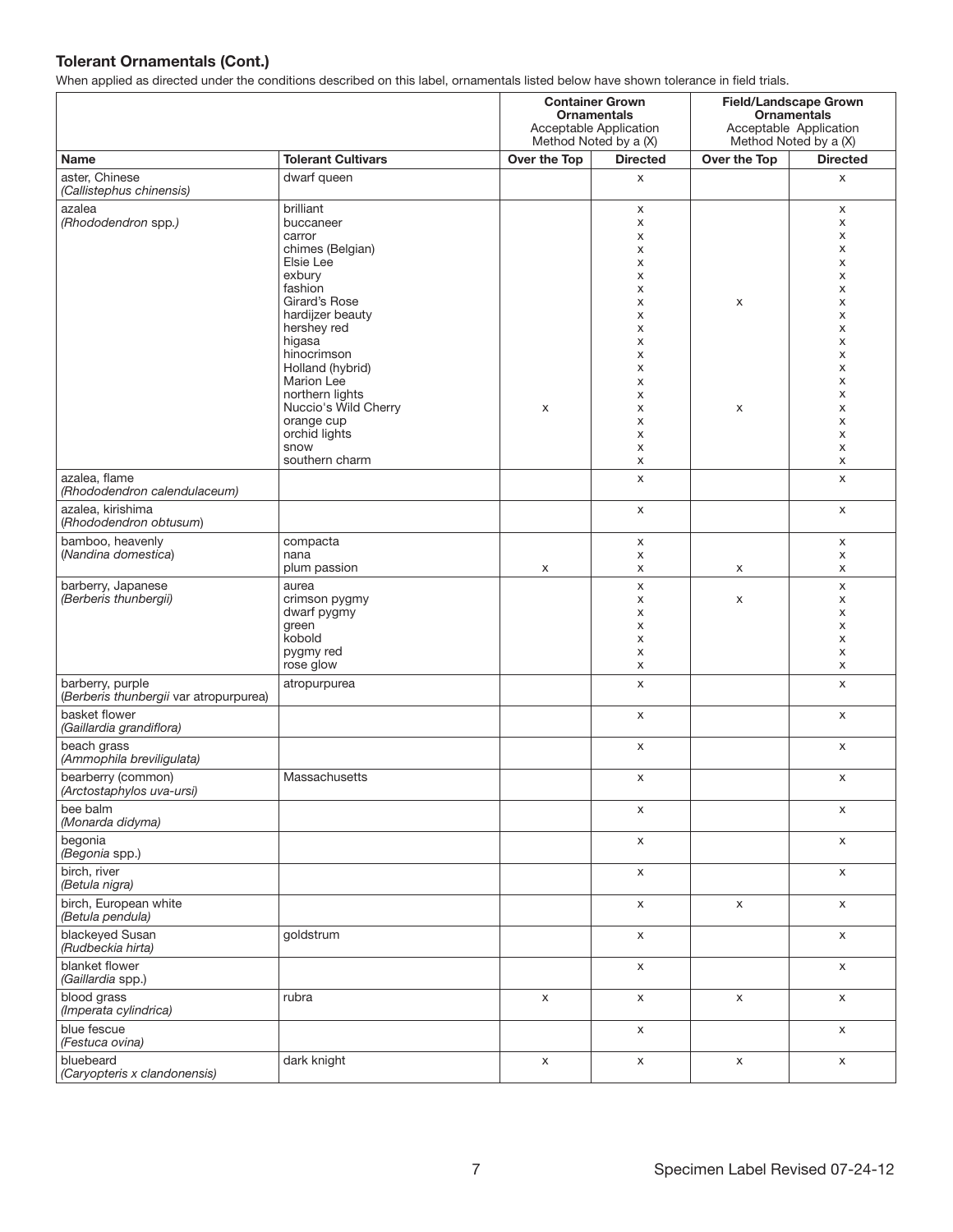|                                                       |                                                                          |              | <b>Container Grown</b><br><b>Ornamentals</b><br>Acceptable Application<br>Method Noted by a (X) |                  | <b>Field/Landscape Grown</b><br><b>Ornamentals</b><br>Acceptable Application<br>Method Noted by a (X) |
|-------------------------------------------------------|--------------------------------------------------------------------------|--------------|-------------------------------------------------------------------------------------------------|------------------|-------------------------------------------------------------------------------------------------------|
| Name                                                  | <b>Tolerant Cultivars</b>                                                | Over the Top | <b>Directed</b>                                                                                 | Over the Top     | <b>Directed</b>                                                                                       |
| blueberry <sup>+</sup><br>(Vaccinium spp.)            | bluecrop<br>blue jay<br>Jersey<br>north blue<br>northland                |              | X<br>X<br>X<br>X<br>X                                                                           |                  | X<br>$\boldsymbol{\mathsf{x}}$<br>X<br>X<br>X                                                         |
| bottlebrush<br>(Callistemon citrinus)                 | Little John                                                              | X            | X                                                                                               | X                | $\times$                                                                                              |
| bougainvillea<br>(Bougainvillea sp.)                  | James Walker<br>pink dream<br>purple queen<br>rosenka<br>Scarlet O' Hara | x<br>X<br>X  | X<br>X<br>х<br>X<br>X                                                                           | X<br>х<br>х<br>x | X<br>X<br>X<br>X<br>X                                                                                 |
| bower vine<br>(Pandorea jasminoides)                  | rosea                                                                    | X            | X                                                                                               | X                | X                                                                                                     |
| boxwood<br>(Buxus microphylla)                        | japonica                                                                 |              | $\mathsf{x}$                                                                                    |                  | $\mathsf{x}$                                                                                          |
| boxwood, green beauty<br>(Buxus microphylla japonica) | green beauty                                                             | X            | X                                                                                               | X                | X                                                                                                     |
| boxwood, welleri<br>(Buxus sempervirens)              | winter gem                                                               | X            | X                                                                                               | X                | X                                                                                                     |
| broom<br>(Cytisus scoparius)<br>(Genista pilosa)      | moonlight<br>Vancouver gold                                              |              | X<br>X                                                                                          |                  | X<br>X                                                                                                |
| camellia<br>(Camellia japonica)                       | debutante                                                                |              | X                                                                                               |                  | X                                                                                                     |
| (Camellia sasanqua)                                   | mathotiana supreme<br>chansonette<br>setsukgekka                         | X<br>X<br>X  | X<br>X<br>X                                                                                     | х<br>X<br>X      | X<br>X<br>X                                                                                           |
| candytuft<br>(Iberis sempervirens)                    | snow white                                                               |              | X                                                                                               |                  | X                                                                                                     |
| carex, variegated<br>(Carex spp.)                     |                                                                          |              | X                                                                                               |                  | X                                                                                                     |
| carpet bugle<br>(Ajuga reptans)<br>(Ajuga genevensis) | bronze<br>bronze beauty                                                  |              | X<br>X                                                                                          |                  | X<br>X                                                                                                |
| cedar, red<br>(Juniperus virginiana)                  |                                                                          |              | X                                                                                               |                  | X                                                                                                     |
| celosia<br>(Celosia spp.)                             |                                                                          |              | X                                                                                               |                  | X                                                                                                     |
| centaura<br>(Centaurea montana)                       |                                                                          |              | X                                                                                               |                  | X                                                                                                     |
| Chinese pistache<br>(Pistacia chinensis)              |                                                                          |              | X                                                                                               | X                | X                                                                                                     |
| chrysanthemum<br>(Chrysanthemum sp.)                  | mandarin time                                                            | X            | X                                                                                               | X                | X                                                                                                     |
| clivia<br>(Clivia miniata)                            |                                                                          | X            | X                                                                                               | X                | X                                                                                                     |
| cockscomb, plumosa<br>(Celosia cristata)              | scarlet plumosa                                                          |              | X                                                                                               |                  | X                                                                                                     |
| coleus<br>(Coleus blumei)                             | red kewpie                                                               |              | X                                                                                               |                  | $\mathsf X$                                                                                           |
| columbine<br>(Aquilegia spp.)                         |                                                                          |              | $\mathsf{X}$                                                                                    |                  | X                                                                                                     |
| coneflower, purple<br>(Echinacea purpurea)            | magnus purple                                                            | x            | $\mathsf X$<br>X                                                                                | х                | X<br>X                                                                                                |
| copper leaf<br>(Acalypha wilkesiana)                  |                                                                          |              | X                                                                                               |                  | X                                                                                                     |
| coreopsis<br>(Coreopsis spp.)                         | moonbeam                                                                 |              | X                                                                                               |                  | X                                                                                                     |
| corn flower<br>(Centaurea spp.)                       |                                                                          |              | X                                                                                               |                  | X                                                                                                     |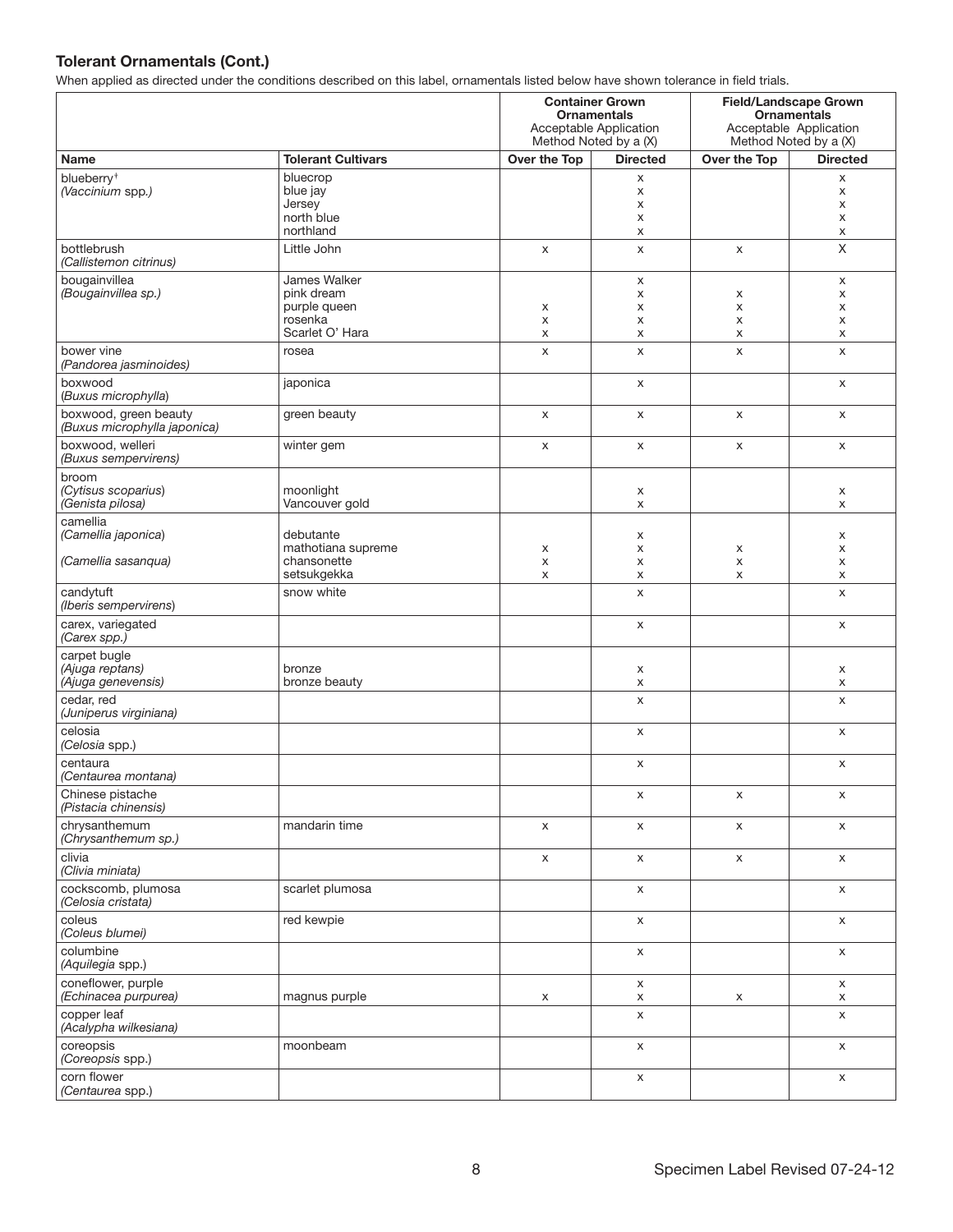|                                                           | <b>This replace as an occur and any conditions accompagnent and rappi, or name holds below have</b>                        | <b>Container Grown</b><br><b>Ornamentals</b><br>Acceptable Application<br>Method Noted by a (X) |                                      |              | <b>Field/Landscape Grown</b><br><b>Ornamentals</b><br>Acceptable Application<br>Method Noted by a (X) |
|-----------------------------------------------------------|----------------------------------------------------------------------------------------------------------------------------|-------------------------------------------------------------------------------------------------|--------------------------------------|--------------|-------------------------------------------------------------------------------------------------------|
| <b>Name</b>                                               | <b>Tolerant Cultivars</b>                                                                                                  | Over the Top                                                                                    | <b>Directed</b>                      | Over the Top | <b>Directed</b>                                                                                       |
| cotoneaster<br>(Cotoneaster apiculatus)                   |                                                                                                                            |                                                                                                 | X                                    |              | X                                                                                                     |
| coyotebrush<br>(Baccharis pilularis)                      |                                                                                                                            |                                                                                                 | X                                    |              | X                                                                                                     |
| cycad<br>(Cycas revoluta)                                 |                                                                                                                            |                                                                                                 | X                                    |              | X                                                                                                     |
| cypress, bald<br>(Taxodium distichum)                     |                                                                                                                            |                                                                                                 | X                                    |              | X                                                                                                     |
| cypress, Italian<br>(Cupressus sempervirens)              | glauca<br>tiny tower                                                                                                       | X                                                                                               | X<br>х                               | X            | X<br>X                                                                                                |
| cypress, hinoki false<br>(Chamaecyparis obtusa)           | gracilis<br>torulosa                                                                                                       | X                                                                                               | X<br>X                               | х            | X<br>X                                                                                                |
| cypress, leyland<br>(Cupressocyparis leylandii) hybrid    |                                                                                                                            | $\boldsymbol{\mathsf{x}}$                                                                       | X                                    | X            | X                                                                                                     |
| daffodil<br>(Narcissus spp.)                              | <b>King Alfred</b>                                                                                                         |                                                                                                 | X                                    |              | X                                                                                                     |
| daylilly                                                  | Aztec gold                                                                                                                 |                                                                                                 | X                                    |              | X                                                                                                     |
| (Hemerocallis spp.)                                       | bright yellow (hybrid)<br>single gold (evergreen)                                                                          |                                                                                                 | х<br>X                               |              | X<br>X                                                                                                |
|                                                           | Wilson's yellow                                                                                                            |                                                                                                 | х                                    |              | X                                                                                                     |
| dianthus (sweet William)<br>(Dianthus spp.)               |                                                                                                                            |                                                                                                 | X                                    |              | X                                                                                                     |
| (Dianthus gratianopolitanus)                              | firewatch                                                                                                                  | X                                                                                               | X                                    | X            | X                                                                                                     |
| delphinium<br>(Delphinium spp.)                           | magic fountain                                                                                                             |                                                                                                 | X                                    |              | X                                                                                                     |
| dogwood<br>(Cornus florida)                               |                                                                                                                            |                                                                                                 | X                                    |              | X                                                                                                     |
| dogwood, American<br>(Cornus sericea)                     | flavarimea                                                                                                                 |                                                                                                 | X                                    |              | X                                                                                                     |
| Douglas fir<br>(Pseudotsuga menziesii)                    |                                                                                                                            |                                                                                                 | X                                    |              | X                                                                                                     |
| dracaena<br>(Cordyline indivisa)<br>(Cordyline australis) |                                                                                                                            | X<br>X                                                                                          | x<br>X                               | X<br>X       | X<br>X                                                                                                |
| dusty miller<br>(Senecio cineraria)                       |                                                                                                                            | X                                                                                               | X                                    | X            | X                                                                                                     |
| elm<br>(Ulmus parvifolia)                                 | drake                                                                                                                      |                                                                                                 | X                                    |              | X                                                                                                     |
| eulaliagrass/maiden grass<br>(Miscanthus sinensis)        | gracillimus<br>variegatus<br>morning light                                                                                 | X<br>X<br>X                                                                                     | X<br>X<br>X                          | X<br>x<br>X  | X<br>х<br>X                                                                                           |
| euonymus<br>(Euonymus fortunei)                           | Argenteo-variegata<br>colorata<br>emerald gaiety<br>emerald n' gold<br>gold edge<br>golden princess<br>tricolor<br>vegetus |                                                                                                 | x<br>x<br>х<br>x<br>x<br>x<br>x<br>X | х            | x<br>X<br>X<br>X<br>X<br>X<br>X<br>X                                                                  |
| (Euonymus japonicus)                                      | Aureomarginata<br>microphylla variegata<br>'Moness" silver princess<br>silver king                                         | X<br>X                                                                                          | x<br>x<br>X<br>X                     | х<br>X       | X<br>X<br>X<br>X                                                                                      |
| (Euonymus kiatschovicus)                                  | Manhattan                                                                                                                  | X                                                                                               | X                                    | х            | X                                                                                                     |
| euryops, green leaved<br>(Euryops pectinatus)             | viridis                                                                                                                    | X                                                                                               | X                                    | X            | X                                                                                                     |
| fan palm, European<br>(Chamaerops humilis)                |                                                                                                                            |                                                                                                 | X                                    |              | X                                                                                                     |
| fan palm, Mexican<br>(Washingtonia robusta)               |                                                                                                                            |                                                                                                 | X                                    |              | X                                                                                                     |
| fern (various)<br>(Asparagus spp.)                        |                                                                                                                            |                                                                                                 | X                                    |              | X                                                                                                     |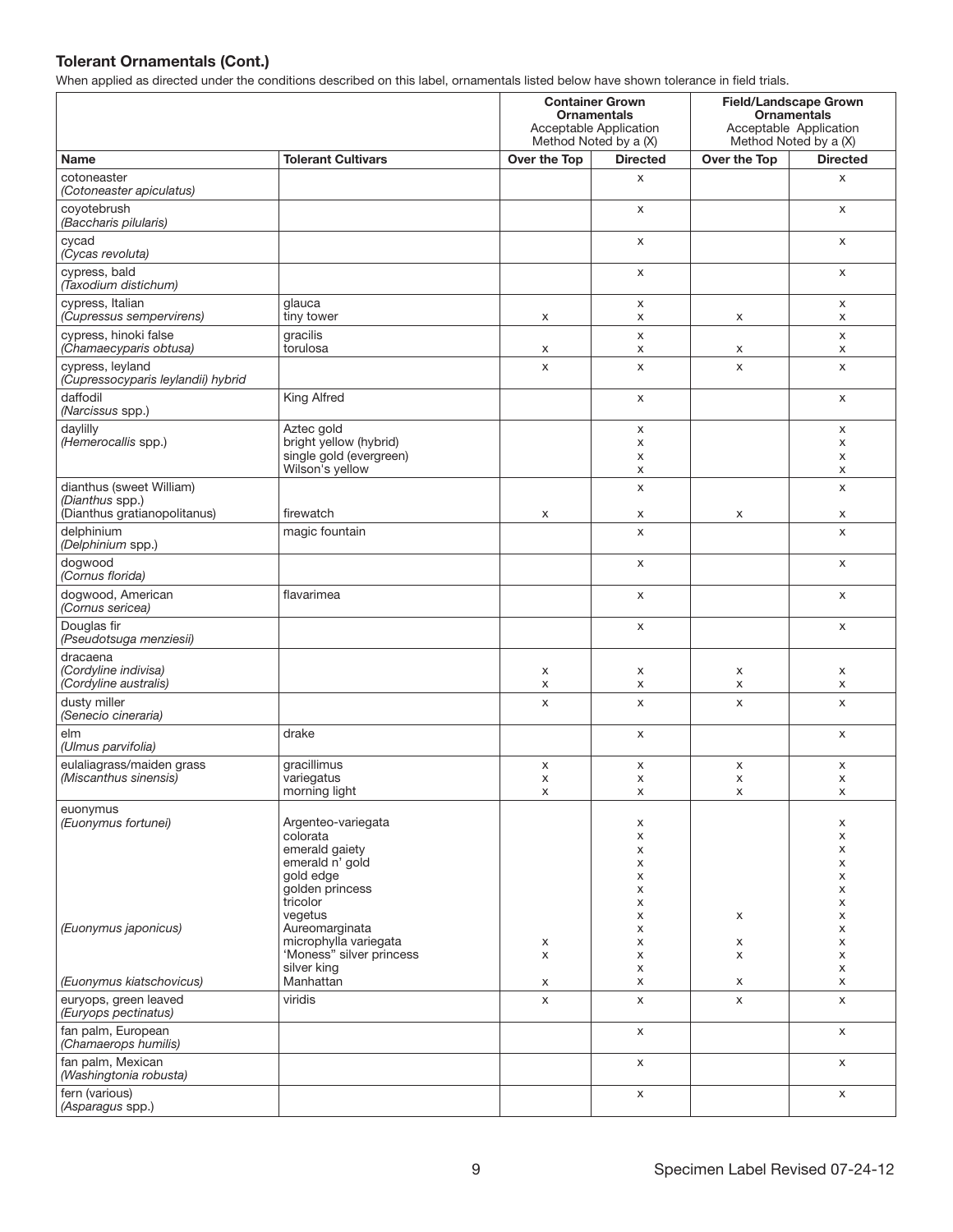|                                                                                                                              |                                                                |              | <b>Container Grown</b><br><b>Ornamentals</b><br>Acceptable Application<br>Method Noted by a (X) |              | <b>Field/Landscape Grown</b><br><b>Ornamentals</b><br>Acceptable Application<br>Method Noted by a (X) |
|------------------------------------------------------------------------------------------------------------------------------|----------------------------------------------------------------|--------------|-------------------------------------------------------------------------------------------------|--------------|-------------------------------------------------------------------------------------------------------|
| <b>Name</b>                                                                                                                  | <b>Tolerant Cultivars</b>                                      | Over the Top | <b>Directed</b>                                                                                 | Over the Top | <b>Directed</b>                                                                                       |
| fescue<br>(Festuca glauca)                                                                                                   |                                                                |              | X                                                                                               |              | X                                                                                                     |
| fescue, blue<br>(Festuca cinerea)                                                                                            | Elijah blue                                                    |              | X                                                                                               | X            | X                                                                                                     |
| fetterbush<br>(Leucothoe fontanesiana)                                                                                       | rainbow                                                        |              | X                                                                                               |              | X                                                                                                     |
| ficus<br>(Ficus retusa)                                                                                                      | nitidia                                                        |              | X                                                                                               |              | X                                                                                                     |
| fir fraser<br>(Abies fraseri)                                                                                                |                                                                |              | X                                                                                               |              | X                                                                                                     |
| fortnight lily<br>(Moraea bicolor)                                                                                           |                                                                | X            | X                                                                                               | X            | X                                                                                                     |
| Forsythia<br>(Forsythia x 'Arnold Dwarf)<br>(Forsythia viridissima)<br>(Forsythia xintermedia)<br>(Forsythia x 'Meadowlark') | arnold dwarf<br>bronxensis dwarf<br>lynwood gold<br>meadowlark |              | х<br>X<br>х<br>X                                                                                |              | Х<br>X<br>X<br>X                                                                                      |
| (Forsythia x intermedia)                                                                                                     | spring glory                                                   | X            | х                                                                                               | X            | X                                                                                                     |
| (Forsythia suspensa)                                                                                                         | weeping                                                        |              | х                                                                                               |              | X                                                                                                     |
| fountain grass, purple<br>(Pennisetum setaceum)                                                                              | rubrum                                                         | X            | X                                                                                               | X            | X                                                                                                     |
| fuchsia<br>(Fuchsia spp.)                                                                                                    |                                                                |              | X                                                                                               |              | X                                                                                                     |
| galium<br>(Galium ordoratum)                                                                                                 |                                                                |              | X                                                                                               |              | X                                                                                                     |
| gardenia<br>(Gardenia jasminoides)                                                                                           | mystery<br>radicans                                            |              | x                                                                                               |              | X                                                                                                     |
|                                                                                                                              | veitchii                                                       | X            | x<br>x                                                                                          | X            | X<br>X                                                                                                |
|                                                                                                                              | white gem                                                      | X            | x                                                                                               | X            | X                                                                                                     |
| (Gardenia thunbergia)                                                                                                        |                                                                | X            | x                                                                                               | X            | X                                                                                                     |
| Garlic, variegated society<br>(Thulbaghia violacea)                                                                          | variegata                                                      | X            | X                                                                                               | X            | X                                                                                                     |
| gayfeather<br>(Liatris spicata)                                                                                              | floristan violet                                               | X            | X                                                                                               | X            | X                                                                                                     |
| geranium<br>(Pelargonium x hortorum)                                                                                         |                                                                |              | X                                                                                               |              | X                                                                                                     |
| globe thistle<br>(Echinops ritro)                                                                                            |                                                                | X            | X                                                                                               | X            | X                                                                                                     |
| gum<br>(Eucalyptus citriodora)                                                                                               |                                                                |              | x                                                                                               |              | x                                                                                                     |
| hawthorn<br>(Crataegus spp.)                                                                                                 | cockspur white<br>crimson cloud                                |              | X<br>X                                                                                          |              | X<br>X                                                                                                |
|                                                                                                                              | enchantress                                                    |              | X                                                                                               |              | X                                                                                                     |
|                                                                                                                              | <b>Jack Evans</b>                                              |              | X                                                                                               |              | X                                                                                                     |
| hawthorn, Indian<br>(Rhaphiolepsis indica)                                                                                   | Washington white<br>ballerina                                  | X            | X<br>X                                                                                          | X            | X<br>X                                                                                                |
| heather, twisted<br>(Erica cinerea)                                                                                          | Mediterranean pink                                             |              | $\mathsf X$                                                                                     |              | $\mathsf X$                                                                                           |
| heliotrope<br>(Heliotropum arborescens)                                                                                      | lowa                                                           |              | X                                                                                               | X            | $\mathsf X$                                                                                           |
| hemlock, Canada<br>(Tsuga canadensis)                                                                                        |                                                                |              | X                                                                                               |              | X                                                                                                     |
| hibiscus<br>(Hibiscus sp.)                                                                                                   | blue bird<br>brilliant                                         |              | X<br>X                                                                                          |              | X<br>X                                                                                                |
| (Hibiscus rosa-sinensis)                                                                                                     | hula girl<br>Seminole pink                                     |              | X<br>X                                                                                          | X            | X<br>x                                                                                                |
| holly                                                                                                                        |                                                                |              |                                                                                                 |              |                                                                                                       |
| (Ilex x 'Nellie R. Stevens')<br>(Ilex x attenuata)                                                                           | Nellie R. Stevens<br>fosteri                                   | X            | x<br>X                                                                                          | X            | X<br>X                                                                                                |
|                                                                                                                              | Savannah                                                       |              | X                                                                                               |              | X                                                                                                     |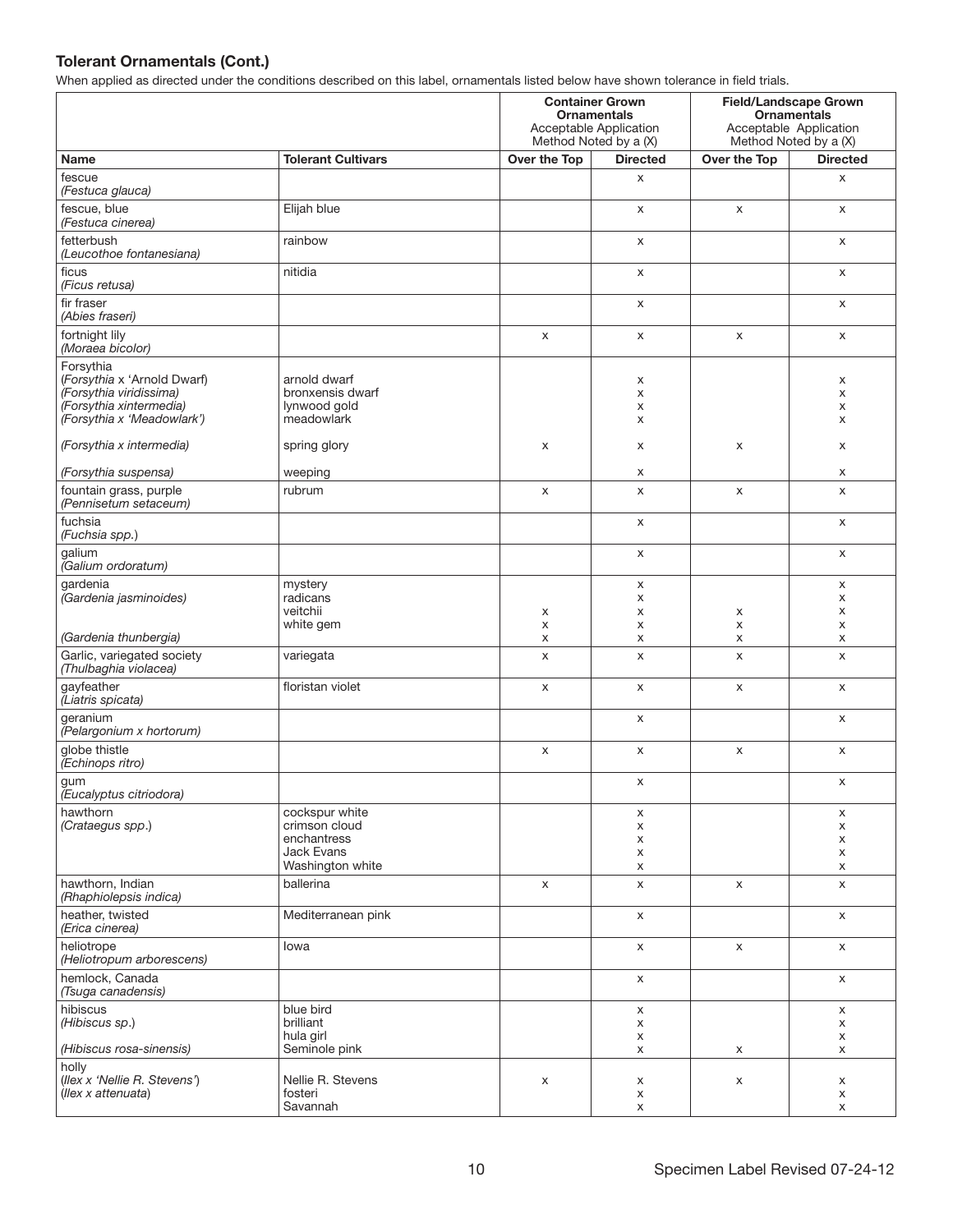| -17                                                                                                       |                                                                                                                                                                                                                                                |                    | <b>Container Grown</b><br><b>Ornamentals</b><br>Acceptable Application<br>Method Noted by a (X)  |                | Field/Landscape Grown<br><b>Ornamentals</b><br>Acceptable Application<br>Method Noted by a (X)   |
|-----------------------------------------------------------------------------------------------------------|------------------------------------------------------------------------------------------------------------------------------------------------------------------------------------------------------------------------------------------------|--------------------|--------------------------------------------------------------------------------------------------|----------------|--------------------------------------------------------------------------------------------------|
| Name                                                                                                      | <b>Tolerant Cultivars</b>                                                                                                                                                                                                                      | Over the Top       | <b>Directed</b>                                                                                  | Over the Top   | <b>Directed</b>                                                                                  |
| holly, blue<br>(llex x meserveae)                                                                         | blue boy<br>blue girl<br>China girl                                                                                                                                                                                                            |                    | X<br>X<br>X                                                                                      |                | X<br>X<br>X                                                                                      |
| holly, cassine<br>(llex cassine)                                                                          |                                                                                                                                                                                                                                                | X                  | X                                                                                                | X              | X                                                                                                |
| holly, Chinese<br>(llex cornuta)                                                                          | burfordii<br>needlepoint                                                                                                                                                                                                                       |                    | X<br>X                                                                                           |                | X<br>X                                                                                           |
| holly, Japanese<br>(llex crenata)                                                                         | compacta<br>hellerie<br>Japanese northern beauty<br>steeds                                                                                                                                                                                     | x                  | X<br>X<br>X<br>X                                                                                 | X              | X<br>X<br>X<br>X                                                                                 |
| holly, yaupon<br>(llex vomitoria)                                                                         |                                                                                                                                                                                                                                                |                    | X                                                                                                |                | X                                                                                                |
| honeysuckle<br>(Lonicera xylosteum)<br>(Lonicera japonica)<br>(Lonicera tatarica)<br>(Lonicera x brownii) | Claveyí dwarf<br>halliana<br>Canadian white<br>Zabelli<br>dropmore scarlet                                                                                                                                                                     | X                  | х<br>X<br>х<br>X<br>X                                                                            | X              | X<br>X<br>X<br>X<br>X                                                                            |
| hop bush, purple<br>(Dodonea viscosa)                                                                     | purpurea                                                                                                                                                                                                                                       | $\pmb{\mathsf{X}}$ | X                                                                                                | $\pmb{\times}$ | X                                                                                                |
| hosta<br>(Hosta sieboldii)<br>(Hosta lancifolia)                                                          | albo marginata                                                                                                                                                                                                                                 |                    | х<br>X                                                                                           |                | X<br>X                                                                                           |
| ice plant<br>(Carpobrotus edulis)                                                                         |                                                                                                                                                                                                                                                | X                  | X                                                                                                | X              | X                                                                                                |
| ice plant, rosea<br>(Drosanthemum floribundum)                                                            |                                                                                                                                                                                                                                                | X                  | X                                                                                                | X              | X                                                                                                |
| ice plant, white trailing<br>(Delosperma alba)                                                            |                                                                                                                                                                                                                                                | X                  | X                                                                                                | X              | X                                                                                                |
| ice plant, purple<br>(Lampranthus productus)                                                              |                                                                                                                                                                                                                                                | X                  | X                                                                                                | X              | X                                                                                                |
| ice plant, red spike<br>(Cephalophyllumalstonii)                                                          |                                                                                                                                                                                                                                                | X                  | X                                                                                                | X              | X                                                                                                |
| impatiens<br>(Impatiens spp.)                                                                             |                                                                                                                                                                                                                                                |                    | X                                                                                                |                | X                                                                                                |
| iris<br>(Iris spp)                                                                                        | dwarf blue<br>wedgewood                                                                                                                                                                                                                        |                    | X<br>X                                                                                           |                | X<br>X                                                                                           |
| ivy, English<br>(Hedera helix)                                                                            | <b>Bulgaria</b><br>thorndale                                                                                                                                                                                                                   |                    | X<br>X                                                                                           |                | X<br>X                                                                                           |
| jasmine, Asian<br>(Trachelospermum asiaticum)                                                             |                                                                                                                                                                                                                                                |                    | x                                                                                                |                | X.                                                                                               |
| jasmine, star<br>(Trachelospermum jasminoides)                                                            |                                                                                                                                                                                                                                                |                    | X                                                                                                |                | X                                                                                                |
| juniper<br>(Juniperus spp.)                                                                               | Arcadia<br>Armstrong<br>bar harbor<br>blue chip<br>blue Pacific<br>blue rug<br>blue star<br>broadmoor<br>buffalo<br>calgary carpet<br>emerald sea<br>emerald spreader<br>endora compacta<br>fruitlandi<br>green<br>gold tip<br>hetzi<br>hughes | X<br>X             | X<br>X<br>X<br>X<br>X<br>X<br>X<br>X<br>X<br>X<br>X<br>X<br>X<br>X<br>X<br>X<br>x<br>$\mathsf X$ | X<br>X         | X<br>X<br>x<br>X<br>x<br>X<br>X<br>x<br>X<br>X<br>X<br>X<br>X<br>X<br>X<br>$\mathsf X$<br>X<br>X |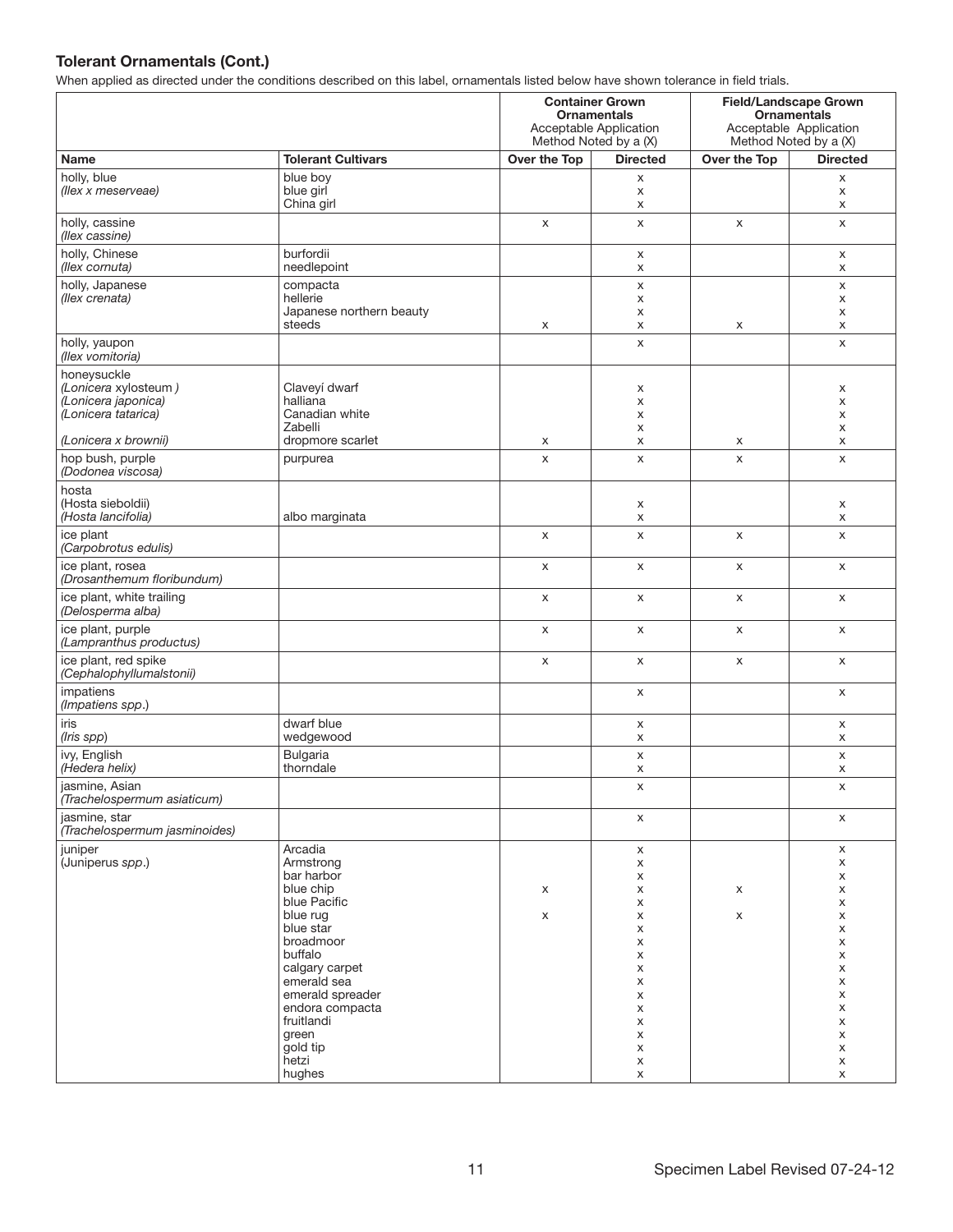|                                                                 |                                                                                                                                                                                                                                                            | <b>Container Grown</b><br><b>Ornamentals</b><br>Acceptable Application<br>Method Noted by a (X) |                                                                                   | <b>Field/Landscape Grown</b><br><b>Ornamentals</b><br>Acceptable Application<br>Method Noted by a (X) |                                                                                   |
|-----------------------------------------------------------------|------------------------------------------------------------------------------------------------------------------------------------------------------------------------------------------------------------------------------------------------------------|-------------------------------------------------------------------------------------------------|-----------------------------------------------------------------------------------|-------------------------------------------------------------------------------------------------------|-----------------------------------------------------------------------------------|
| Name                                                            | <b>Tolerant Cultivars</b>                                                                                                                                                                                                                                  | Over the Top                                                                                    | <b>Directed</b>                                                                   | Over the Top                                                                                          | <b>Directed</b>                                                                   |
| juniper (Cont.)<br>(Juniperus spp.)                             | icee blue<br>Manhattan blue<br>parsoni<br>pfitzeriana<br>plumosa<br>Prince of Wales<br>procumbens dwarf<br>San Jose<br>sargent blue<br>sargent green<br>scandia<br>scopulorum moonglow<br>spartan<br>tamariscifolia<br>weberi<br>Youngstown<br>Yukon belle | X                                                                                               | X<br>X<br>х<br>х<br>X<br>X<br>X<br>X<br>X<br>X<br>X<br>X<br>X<br>X<br>X<br>X<br>X | X                                                                                                     | X<br>X<br>X<br>X<br>X<br>X<br>X<br>X<br>X<br>X<br>X<br>X<br>X<br>X<br>X<br>X<br>X |
| juniper<br>(Juniperus chinensis)                                | blue point<br>gold coast<br>torulosa - Hollywood<br>twisted                                                                                                                                                                                                | X<br>X<br>X                                                                                     | X<br>X<br>X                                                                       | X<br>X<br>х                                                                                           | X<br>X<br>X                                                                       |
| juniper, shore<br>(Juniperus conferta)                          | sea of gold                                                                                                                                                                                                                                                | X                                                                                               | X                                                                                 | X                                                                                                     | X                                                                                 |
| juniper<br>(Juniperus procumbnes nana)                          | prostrate Japanese garden                                                                                                                                                                                                                                  | X                                                                                               | X                                                                                 | X                                                                                                     | X                                                                                 |
| juniper<br>(Juniperus sabina 'tamariscifolia')                  | tamarix                                                                                                                                                                                                                                                    | $\mathsf X$                                                                                     | X                                                                                 | X                                                                                                     | X                                                                                 |
| juniper<br>(Juniperus scopulorum)                               | scopulorum skyrocket                                                                                                                                                                                                                                       | x                                                                                               | X                                                                                 | X                                                                                                     | x                                                                                 |
| king palm<br>(Archontophoenix cunninghamiana)                   |                                                                                                                                                                                                                                                            | X                                                                                               | X                                                                                 | X                                                                                                     | X                                                                                 |
| lantana<br>(Lantana sellowiana)                                 |                                                                                                                                                                                                                                                            | X                                                                                               | X                                                                                 | X                                                                                                     | X                                                                                 |
| laurel, Carolina cherry<br>(Prunus caroliniana)                 | bright n' tight                                                                                                                                                                                                                                            | X                                                                                               | X                                                                                 | X                                                                                                     | X                                                                                 |
| laurel, mountain<br>(Kalmia latifolia)                          |                                                                                                                                                                                                                                                            |                                                                                                 | X                                                                                 |                                                                                                       | X                                                                                 |
| leucothoe<br>(Leucothoe fontanesiana)                           |                                                                                                                                                                                                                                                            |                                                                                                 | X                                                                                 |                                                                                                       | X                                                                                 |
| ligustrum, Japanese<br>(Ligustrum japonicum)                    |                                                                                                                                                                                                                                                            |                                                                                                 | X                                                                                 |                                                                                                       | X                                                                                 |
| lily<br>(Agapanthus spp.)                                       | streamline                                                                                                                                                                                                                                                 |                                                                                                 | x                                                                                 |                                                                                                       | х                                                                                 |
| Lily of the Nile<br>(Agapanthus africanus)                      | albus<br>Peter Pan                                                                                                                                                                                                                                         |                                                                                                 | X<br>$\mathsf X$                                                                  |                                                                                                       | X<br>X                                                                            |
| lilyturf<br>(Liriope muscari)                                   | evergreen giant<br>lilac beauty<br>majestic                                                                                                                                                                                                                | X                                                                                               | $\mathsf X$<br>X<br>X                                                             | X                                                                                                     | $\mathsf X$<br>X<br>X                                                             |
|                                                                 | monroe white<br>silvery sunproof<br>variegata                                                                                                                                                                                                              | X                                                                                               | X<br>X<br>X                                                                       | X                                                                                                     | X<br>X<br>X                                                                       |
| lilyturf, creeping<br>(Liriope spicata)                         |                                                                                                                                                                                                                                                            |                                                                                                 | X                                                                                 |                                                                                                       | X                                                                                 |
| magnolia, saucer<br>(Magnolia x soulangeana)                    |                                                                                                                                                                                                                                                            | X                                                                                               | $\mathsf X$                                                                       | $\mathsf X$                                                                                           | $\mathsf X$                                                                       |
| mandevilla<br>(Mandevilla splendens)<br>(Mandevilla x amabilis) | Red Riding Hood<br>crimson jewel                                                                                                                                                                                                                           | X<br>X                                                                                          | X<br>X                                                                            | X<br>X                                                                                                | X<br>X                                                                            |
| maple, amur<br>(Acer ginnala)                                   | emerald elf                                                                                                                                                                                                                                                | X                                                                                               | $\mathsf X$                                                                       | $\mathsf X$                                                                                           | X                                                                                 |
| maple, Japanese<br>(Acer palmatum)                              |                                                                                                                                                                                                                                                            |                                                                                                 | X                                                                                 |                                                                                                       | X                                                                                 |
| maple, Norway<br>(Acer platanoides)                             |                                                                                                                                                                                                                                                            |                                                                                                 | X                                                                                 |                                                                                                       | X                                                                                 |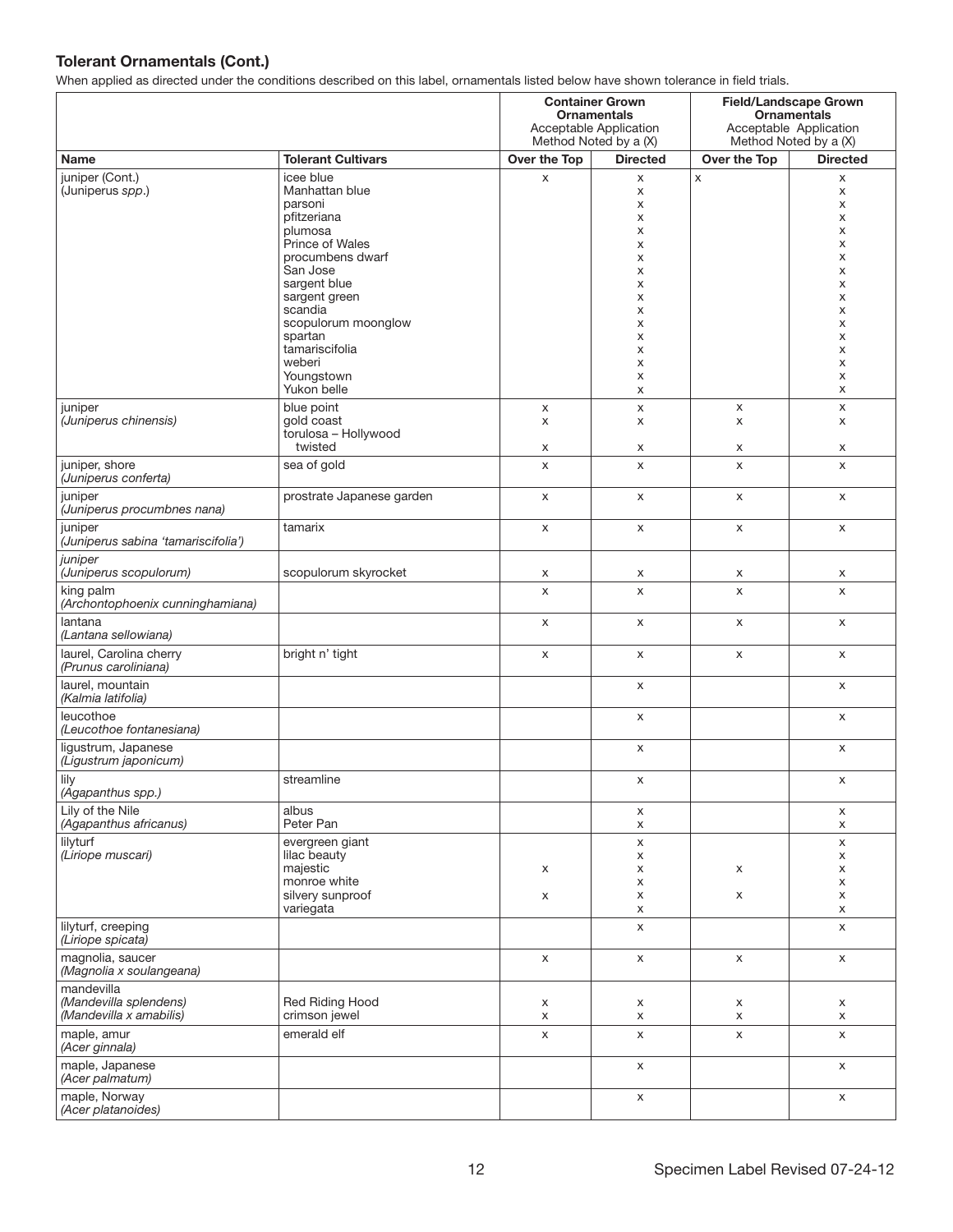|                                                    |                                           | <b>Container Grown</b><br><b>Ornamentals</b><br>Acceptable Application<br>Method Noted by a (X) |                 | <b>Field/Landscape Grown</b><br><b>Ornamentals</b><br>Acceptable Application<br>Method Noted by a (X) |                 |
|----------------------------------------------------|-------------------------------------------|-------------------------------------------------------------------------------------------------|-----------------|-------------------------------------------------------------------------------------------------------|-----------------|
| Name                                               | <b>Tolerant Cultivars</b>                 | Over the Top                                                                                    | <b>Directed</b> | Over the Top                                                                                          | <b>Directed</b> |
| maple, red <sup>+</sup><br>(Acer rubrum)           | red sunset                                | X                                                                                               | X               | X                                                                                                     | X               |
| maple, silver<br>(Acer saccharinum)                |                                           |                                                                                                 | X               |                                                                                                       | X               |
| maple sugar <sup>†</sup><br>(Acer saccharum)       |                                           |                                                                                                 | X               |                                                                                                       | X               |
| marguerite, blue<br>(Felicia amelloides)           |                                           | X                                                                                               | X               | X                                                                                                     | X               |
| marigold<br>(Tagetes patula)                       | honeycomb<br>variegata<br>wheelerís dwarf |                                                                                                 | X<br>X<br>X     |                                                                                                       | X<br>x<br>X     |
| mock orange <sup>+</sup><br>(Philadelphus spp)     | golden<br>snowflake double white          |                                                                                                 | X<br>X          |                                                                                                       | X<br>X          |
| mondo grass<br>(Ophiopogon japonicus)              |                                           |                                                                                                 | X               |                                                                                                       | X               |
| moss rose<br>(Portulaca grandiflora)               | sunnyside                                 |                                                                                                 | X               |                                                                                                       | X               |
| mountainash<br>(Sorbus aucuparia)                  |                                           |                                                                                                 | x               |                                                                                                       | X               |
| myrtle, crape                                      | faurei                                    |                                                                                                 | X               |                                                                                                       | X               |
| (Lagerstroemia indica)                             | langer<br>muskogee                        |                                                                                                 | X<br>X          |                                                                                                       | X<br>X          |
|                                                    | standard pink                             |                                                                                                 | X               |                                                                                                       | X               |
|                                                    | zuni                                      | X                                                                                               | X               | x                                                                                                     | X               |
| myrtle, wax<br>(Myrica californica)                |                                           |                                                                                                 | X               |                                                                                                       | X               |
| narcissus<br>(Narcissus spp.)                      |                                           |                                                                                                 | X               |                                                                                                       | X               |
| New Zealand flax<br>(Phormium sp.)                 | rainbow chief<br>rainbow queen            | X<br>X                                                                                          | x<br>X          | X<br>X                                                                                                | X<br>X          |
| (Phormium tenax)                                   | Jack Spratt                               | X                                                                                               | X               | X                                                                                                     | X               |
| oak, laurel<br>(Quercus laurifolia)                |                                           |                                                                                                 | X               |                                                                                                       | X               |
| oak, pin<br>(Quercus palustris)                    |                                           |                                                                                                 | X               |                                                                                                       | X               |
| oak, red<br>(Quercus rubra)                        |                                           |                                                                                                 | X               |                                                                                                       | X               |
| oak, southern<br>(Quercus virginiana)              |                                           |                                                                                                 | X               |                                                                                                       | X               |
| oak, willow<br>(Quercus phellos)                   |                                           |                                                                                                 | X               |                                                                                                       | X               |
| oleander<br>(Nerium oleander)                      | hardy red<br>Mrs. Roeding                 | X                                                                                               | x<br>X          | X                                                                                                     | x<br>X          |
|                                                    | petite pink<br>sister agnes               |                                                                                                 | X<br>x          |                                                                                                       | X<br>x          |
| osmanthus, holly leaf<br>(Osmanthus heterophyllus) | goshiki                                   | X                                                                                               | X               | X                                                                                                     | X               |
| osteospermum<br>(Osteospermum fruticosum)          | whirligig                                 |                                                                                                 | X               |                                                                                                       | $\mathsf X$     |
| pachysandra<br>(Pachysandra terminalis)            |                                           |                                                                                                 | X               |                                                                                                       | X               |
| palm, bangalow<br>(Archontophoenix cuninghamiana)  |                                           |                                                                                                 | X               |                                                                                                       | X               |
| palm, bismark<br>(Bismarckia nobilis)              |                                           |                                                                                                 | X               | X                                                                                                     | X               |
| palm, California fan<br>(Washingtonia filifera)    |                                           | X                                                                                               | X               | X                                                                                                     | X               |
| palm, cardboard<br>Zamia furfuracea)               |                                           | $\mathsf X$                                                                                     | X               | X                                                                                                     | X               |
| palm, majesty<br>(Ravenea rivularis)               |                                           | X                                                                                               | X               | $\mathsf X$                                                                                           | X               |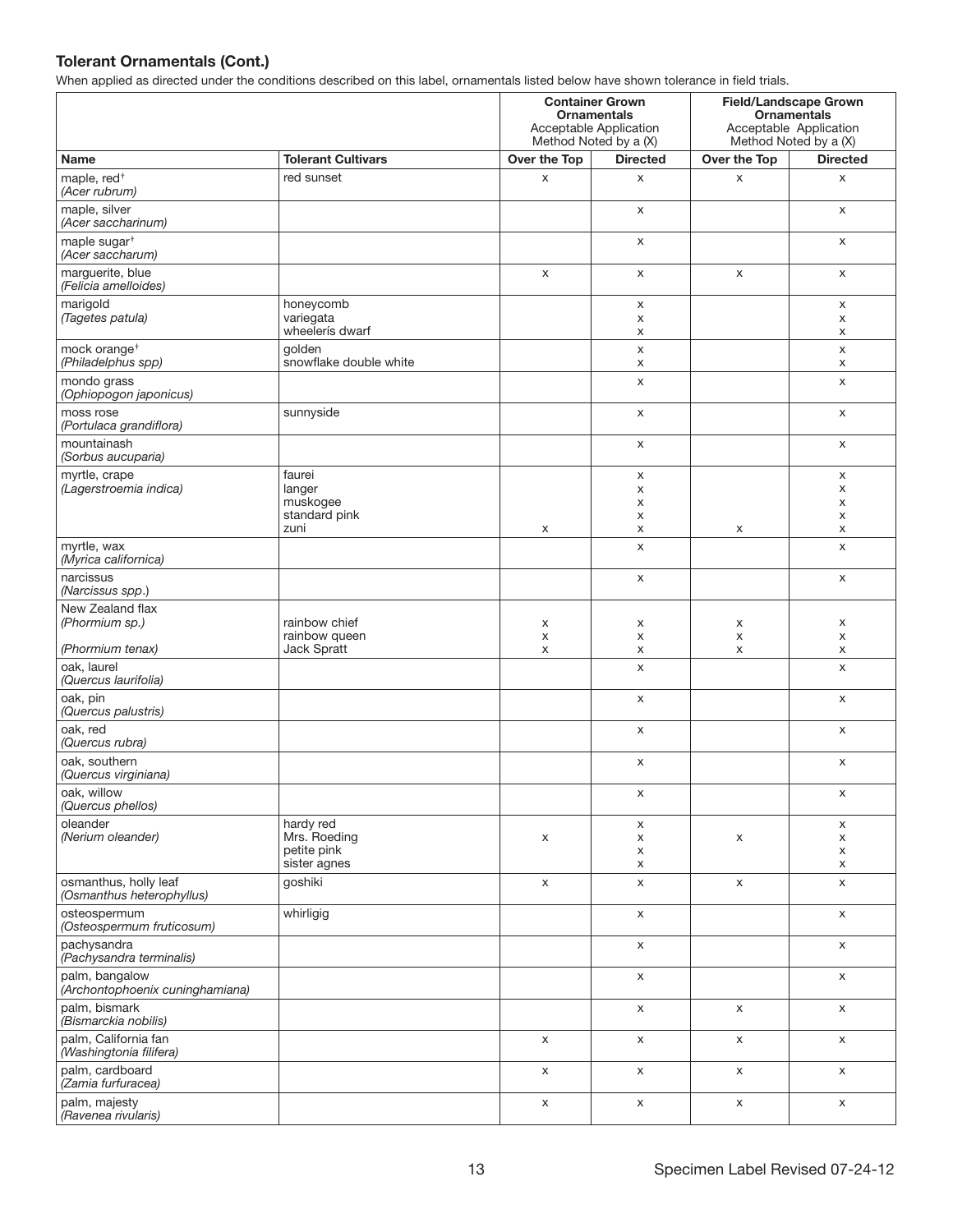|                                                      |                                   | <b>Container Grown</b><br><b>Ornamentals</b><br>Acceptable Application<br>Method Noted by a (X) |                 |              | <b>Field/Landscape Grown</b><br><b>Ornamentals</b><br>Acceptable Application<br>Method Noted by a (X) |
|------------------------------------------------------|-----------------------------------|-------------------------------------------------------------------------------------------------|-----------------|--------------|-------------------------------------------------------------------------------------------------------|
| <b>Name</b>                                          | <b>Tolerant Cultivars</b>         | Over the Top                                                                                    | <b>Directed</b> | Over the Top | <b>Directed</b>                                                                                       |
| palm, paurotis<br>(Acoelorraphe wrightii)            |                                   | X                                                                                               | X               | X            | X                                                                                                     |
| palm, queen<br>(Syagrus romanzoffianum)              |                                   | X                                                                                               | X               | X            | X                                                                                                     |
| pampas grass<br>(Cortaderia selloana)                | ivory feathers                    | X                                                                                               | X<br>X          | X            | X<br>X                                                                                                |
| pansy<br>(Viola x wittrockiana)                      |                                   |                                                                                                 | X               |              | X                                                                                                     |
| paper flower<br>(Bougainvillea glabra)               | Barbara Karst                     | X                                                                                               | X               | X            | X                                                                                                     |
| peach <sup>+</sup><br>(Prunus persica)               |                                   |                                                                                                 | X               |              | X                                                                                                     |
| pepper tree, California<br>(Schinus molle)           |                                   | X                                                                                               | X               | X            | X                                                                                                     |
| periwinkle, dwarf<br>(Vinca minor)                   |                                   |                                                                                                 | X               |              | X                                                                                                     |
| petunia<br>(Petunia x hybrida)                       | picoti                            |                                                                                                 | X               |              | X                                                                                                     |
| philodendron, tree<br>(Philodendron selloum)         |                                   | X                                                                                               | X               | X            | X                                                                                                     |
| photinia, red tip<br>(Photinia x fraseri)            |                                   |                                                                                                 | X               |              | X                                                                                                     |
| pieris<br>(Pieris taiwanensis)                       |                                   |                                                                                                 | X               |              | X                                                                                                     |
| pieris, Japanese<br>(Pieris japonica)                | mountain fire                     |                                                                                                 | X               |              | X                                                                                                     |
| pine, Afghan<br>(Pinus eldarica)                     |                                   | X                                                                                               | X               | X            | X                                                                                                     |
| pine, aleppo<br>(Pinus halapensis)                   |                                   | X                                                                                               | X               | X            | X                                                                                                     |
| pine, Austrian black<br>(Pinus nigra)                |                                   | X                                                                                               | X               | X            | X                                                                                                     |
| pine, Canary Island<br>(Pinus canariensis)           |                                   | X                                                                                               | X               | X            | X                                                                                                     |
| pine, Japanese black<br>(Pinus thunbergiia)          |                                   | X                                                                                               | X               | X            | X                                                                                                     |
| pine, loblolly<br>(Pinus taeda)                      |                                   |                                                                                                 | X               |              | X                                                                                                     |
| pine, longleaf<br>(Pinus palustris)                  |                                   |                                                                                                 | X               |              | X                                                                                                     |
| pine, mugo or Swiss Mt.<br>(Pinus mugo)              |                                   |                                                                                                 | X               |              | X                                                                                                     |
| pine, Scotch<br>(Pinus sylvestris)                   |                                   |                                                                                                 | X               |              | $\mathsf X$                                                                                           |
| pine, slash<br>(Pinus elliottii)                     |                                   |                                                                                                 | X               |              | X                                                                                                     |
| pine, Virginia<br>(Pinus virginiana)                 |                                   |                                                                                                 | X               |              | X                                                                                                     |
| pine, white<br>(Pinus strobus)                       |                                   | X                                                                                               | X               | X            | X                                                                                                     |
| pineapple, guava <sup>+</sup><br>(Feijoa sellowiana) |                                   |                                                                                                 | $\mathsf X$     |              | X                                                                                                     |
| pittosporum,<br>(Pittosporum tobira)                 | Wheeler's dwarf                   | X                                                                                               | X               | X            | x                                                                                                     |
|                                                      | shimi creme de menth<br>golf ball | X<br>X                                                                                          | X<br>X          | X<br>X       | x<br>X                                                                                                |
| plumbago, cape<br>(Plumbago auriculata)              | royal cape                        | X                                                                                               | X               | X            | X                                                                                                     |
| plume grass<br>(Erianthus ravennae)                  |                                   | X                                                                                               | X               | X            | X                                                                                                     |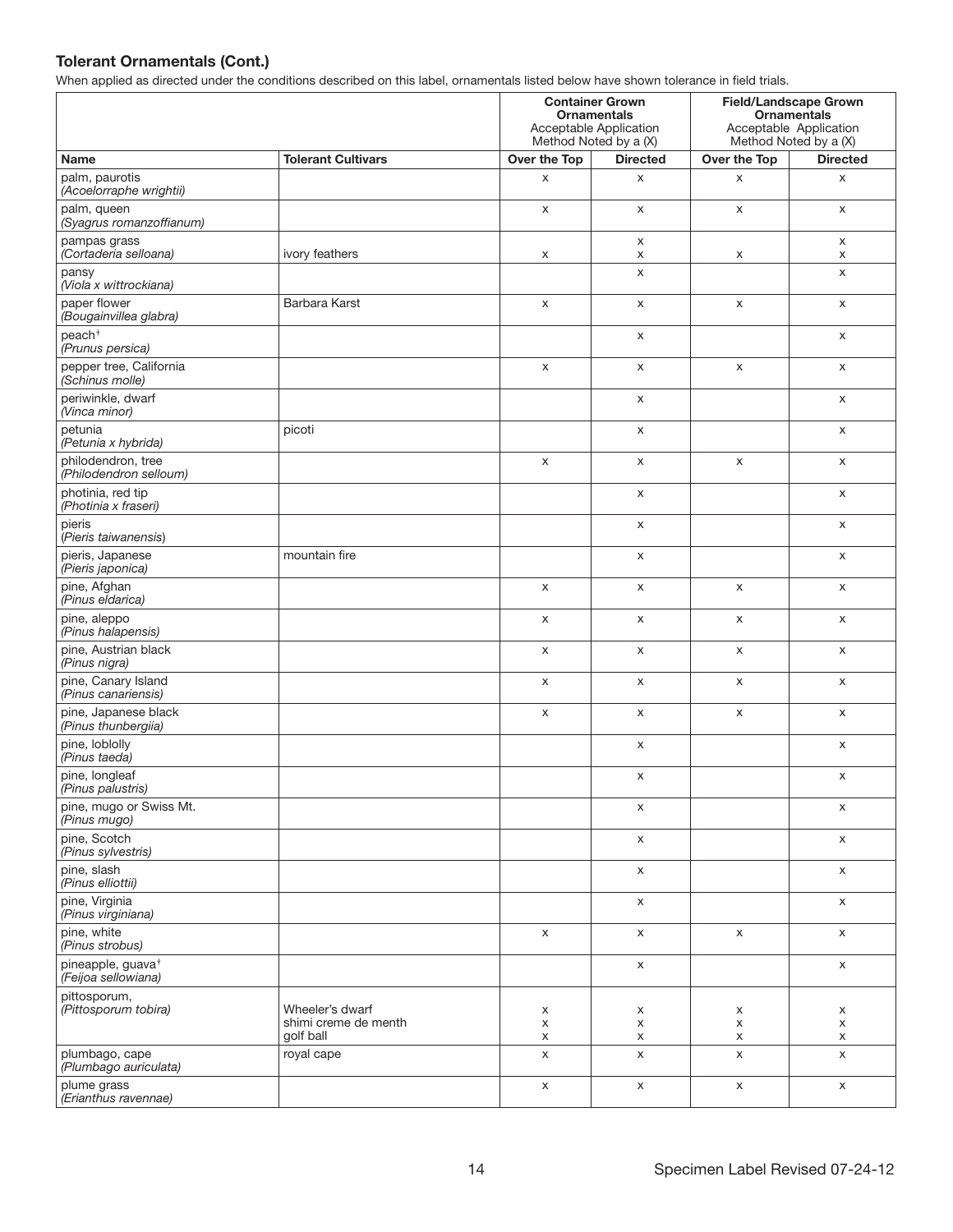|                                                                                                                    |                                                                       | <b>Container Grown</b><br><b>Ornamentals</b><br>Acceptable Application<br>Method Noted by a (X) |                       | <b>Field/Landscape Grown</b><br><b>Ornamentals</b><br>Acceptable Application<br>Method Noted by a (X) |                             |
|--------------------------------------------------------------------------------------------------------------------|-----------------------------------------------------------------------|-------------------------------------------------------------------------------------------------|-----------------------|-------------------------------------------------------------------------------------------------------|-----------------------------|
| Name                                                                                                               | <b>Tolerant Cultivars</b>                                             | Over the Top                                                                                    | <b>Directed</b>       | Over the Top                                                                                          | <b>Directed</b>             |
| potentilla<br>(Potentilla fruticosa)<br>(Potentilla nepalensis)                                                    | abbotswood                                                            |                                                                                                 | X<br>X                |                                                                                                       | x<br>X                      |
| privet<br>(Ligustrum x vicaryii)<br>(Ligustrum japonicum)                                                          | golden vicary<br>regal<br>texanum<br>yellow tipped                    | X                                                                                               | X<br>X<br>X<br>X      | X                                                                                                     | x<br>X<br>X<br>X            |
| privet, glossy<br>(Ligustrum lucidum)                                                                              |                                                                       |                                                                                                 | X                     |                                                                                                       | X                           |
| pyracantha or firethorn<br>(Pyricantha x 'Gnome')<br>(Pyricantha coccinea)<br>(Pyracantha koidzumii)<br>queen palm | gnome<br>lalandei<br>victory                                          | X                                                                                               | X<br>X<br>X<br>X      | х<br>X                                                                                                | X<br>X<br>X<br>$\mathsf{x}$ |
| (Arecastrum rammanzoffianum)<br>quince, Japanese <sup>+</sup>                                                      |                                                                       |                                                                                                 | X                     |                                                                                                       | X                           |
| (Chaenomeles japonica)                                                                                             |                                                                       |                                                                                                 |                       |                                                                                                       |                             |
| red hot poker<br>(Kniphofia uvaria)                                                                                | flamenco                                                              | X                                                                                               | X                     | X                                                                                                     | X                           |
| redbud, eastern<br>(Cercis canadensis)                                                                             |                                                                       |                                                                                                 | X                     | X                                                                                                     | X                           |
| redwood, coast<br>(Sequoia sempervirens)                                                                           |                                                                       | X                                                                                               | X                     | X                                                                                                     | X                           |
| rhododendron<br>(Rhododendron spp)                                                                                 | album<br>Cunningham white<br><b>PJM</b><br>purple gem<br>silvery pink |                                                                                                 | X<br>X<br>х<br>X<br>X |                                                                                                       | X<br>X<br>x<br>X<br>X       |
| rhododendron, Carolina<br>(Rhododendron carolinianum)                                                              |                                                                       |                                                                                                 | X                     |                                                                                                       | X                           |
| rhododendron, catawba<br>(Rhododendron catawbiense)                                                                |                                                                       |                                                                                                 | X                     |                                                                                                       | X                           |
| rhododendron, rhodie max - rosebay<br>(Rhododendron maximum)                                                       |                                                                       |                                                                                                 | X                     |                                                                                                       | X                           |
| ribbon grass<br>(Phalaris arundinacea)                                                                             |                                                                       |                                                                                                 | X                     |                                                                                                       | X                           |
| rockcress<br>(Arabis caucaisca)                                                                                    | snowcap                                                               |                                                                                                 | X                     |                                                                                                       | X                           |
| rose <sup>+</sup><br>(Rosa banksiae)                                                                               | luta                                                                  |                                                                                                 | X                     |                                                                                                       | X                           |
| rose, groundcover<br>(Rosa x Noare)<br>(Rosa x Noaschnee)<br>(Rosa x Noatrum)                                      | flower carpet red<br>flower carpet white<br>flower carpet pink        | x<br>X<br>X                                                                                     | x<br>X<br>X           | x<br>X<br>X                                                                                           | x<br>X<br>X                 |
| rose, knockout shrub<br>(Rosa spp. hybrid)                                                                         | knockout                                                              | X                                                                                               | X                     | X                                                                                                     | X                           |
| rosemary $\dagger$<br>(Rosmarinus officinalis)                                                                     |                                                                       |                                                                                                 | X                     |                                                                                                       | X                           |
| rosemary, bog<br>(Andromeda polifolia)                                                                             | nana                                                                  |                                                                                                 | X                     |                                                                                                       | X                           |
| salvia<br>(Salvia farinacea)                                                                                       | rhea                                                                  |                                                                                                 | X                     |                                                                                                       | X                           |
| sedge, leather leaf<br>(Carex buchananii)                                                                          |                                                                       | X                                                                                               | X                     | X                                                                                                     | X                           |
| sedum<br>(Sedum spurium)                                                                                           | dragon blood red<br>red carpet<br>yellow                              |                                                                                                 | X<br>X<br>X           |                                                                                                       | X<br>X<br>x                 |
| silk tree<br>(Albizia julibrissin)                                                                                 |                                                                       | X                                                                                               | X                     | X                                                                                                     | X                           |
| smoketree, royal purple<br>(Cotinus coggygria)                                                                     | royal purple                                                          |                                                                                                 | X                     |                                                                                                       | X                           |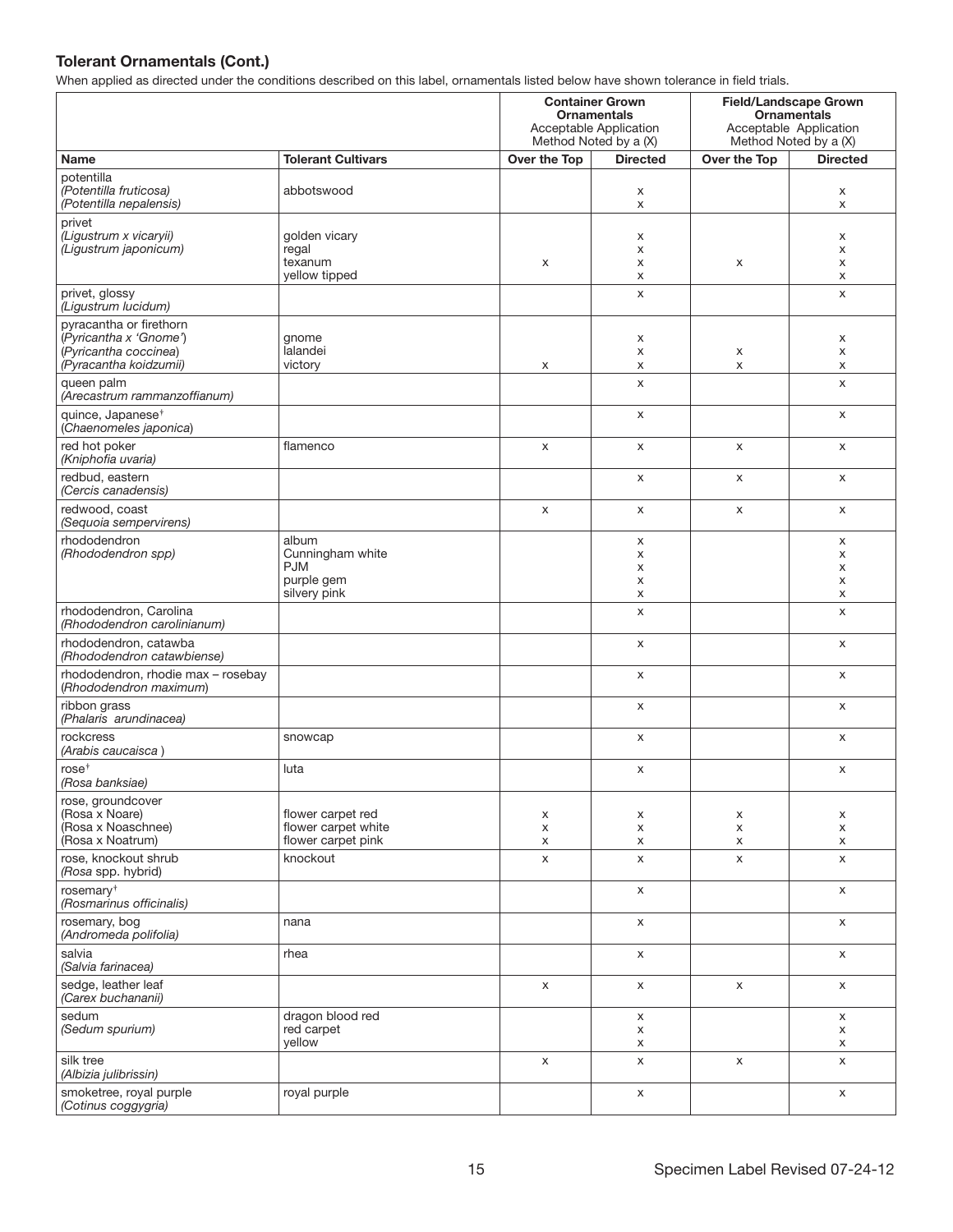| mon applica as allocted ander the conditions accentived on this label; childrichitate lictual below have |                                                                                                            | <b>Container Grown</b><br><b>Ornamentals</b><br>Acceptable Application<br>Method Noted by a (X) |                            | <b>Field/Landscape Grown</b><br><b>Ornamentals</b><br>Acceptable Application<br>Method Noted by a (X) |                            |
|----------------------------------------------------------------------------------------------------------|------------------------------------------------------------------------------------------------------------|-------------------------------------------------------------------------------------------------|----------------------------|-------------------------------------------------------------------------------------------------------|----------------------------|
| <b>Name</b>                                                                                              | <b>Tolerant Cultivars</b>                                                                                  | Over the Top                                                                                    | <b>Directed</b>            | Over the Top                                                                                          | <b>Directed</b>            |
| snapdragon<br>(Antirrhinum spp.)                                                                         |                                                                                                            |                                                                                                 | X                          |                                                                                                       | X                          |
| snow-in-summer<br>(Cerastium tomentosum)                                                                 |                                                                                                            | X                                                                                               | X                          | X                                                                                                     | X                          |
| snowball, common<br>(Viburmum opulus)                                                                    | sterile                                                                                                    | X                                                                                               | X                          | X                                                                                                     | X                          |
| sourwood<br>(Oxydendrum arboreum)                                                                        |                                                                                                            |                                                                                                 | X                          |                                                                                                       | X                          |
| spiraea<br>(Astilbe X arendsii)                                                                          | fanall                                                                                                     |                                                                                                 | X                          |                                                                                                       | X                          |
| spiraea<br>(Spiraea spp.)                                                                                | Anthony Waterer red<br>dolchica<br>froebeli pink<br>goldenflame red<br>snowmound white<br>Van Houtte white |                                                                                                 | X<br>X<br>х<br>X<br>X<br>X |                                                                                                       | X<br>X<br>X<br>X<br>X<br>X |
| spiraea, garland<br>(Spiraea x arguta)                                                                   |                                                                                                            |                                                                                                 | X                          |                                                                                                       | X                          |
| spruce, Black Hills<br>(Picea glauca var densata)                                                        |                                                                                                            |                                                                                                 | X                          |                                                                                                       | X                          |
| spruce, Colorado blue<br>(Picea pungens)                                                                 | glauca                                                                                                     | X                                                                                               | X                          | X                                                                                                     | X                          |
| spruce, dwarf Alberta<br>(Picea glauca v. albertiana)                                                    | conica                                                                                                     | X                                                                                               | x                          | x                                                                                                     | x                          |
| spruce, Norway<br>(Picea abies)                                                                          |                                                                                                            |                                                                                                 | X                          |                                                                                                       | X                          |
| spruce, white<br>(Picea glauca)                                                                          | conica                                                                                                     |                                                                                                 | X                          |                                                                                                       | X                          |
| spurge, Japanese<br>(Pachysandra terminalis)                                                             | green sheen                                                                                                | X                                                                                               | х                          | x                                                                                                     | x                          |
| sweet bay<br>(Laurus nobilis)                                                                            |                                                                                                            |                                                                                                 | X                          | X                                                                                                     | X                          |
| sweetflag<br>(Acorus calamus)<br>(Acorus gramineus)                                                      | ogon                                                                                                       | X                                                                                               | x<br>X                     | X                                                                                                     | X<br>x                     |
| sweetgum<br>(Liquidambar styraciflua)                                                                    |                                                                                                            |                                                                                                 | X                          |                                                                                                       | X                          |
| sweet olive<br>(Osmanthus fragrans)                                                                      |                                                                                                            |                                                                                                 | X                          | X                                                                                                     | X                          |
| sycamore<br>(Platanus occidentalis)<br>(Platanus racemosa)                                               | American<br>California                                                                                     | X                                                                                               | X<br>X                     | X<br>X                                                                                                | X<br>X                     |
| tea tree, New Zealand<br>(Leptospermum scoparium)                                                        | ruby glow<br>martini                                                                                       | X<br>X                                                                                          | X<br>x                     | X<br>X                                                                                                | X<br>X                     |
| tree fern (tiki fern)<br>(Asparagus virgatus)                                                            |                                                                                                            |                                                                                                 | X                          |                                                                                                       | X                          |
| trumpet flower or Carolina Jessamine<br>(Gelsemium sempervirens)                                         |                                                                                                            |                                                                                                 | X                          |                                                                                                       | X                          |
| tulip<br>(Tulip spp)                                                                                     | apeldoorn                                                                                                  |                                                                                                 | X                          |                                                                                                       | X                          |
| tufted hairgrass<br>(Deschampsia caespitosa)                                                             |                                                                                                            |                                                                                                 | X                          |                                                                                                       | X                          |
| verbena, shrub<br>(Lantana sellowiana)                                                                   |                                                                                                            |                                                                                                 | X                          |                                                                                                       | X                          |
| Verbena, St. Paul's<br>(Verbena peruviana.)                                                              | St. Paul                                                                                                   |                                                                                                 | X                          |                                                                                                       | X                          |
| viburnum<br>(Viburnum spp.)                                                                              | American cranberry bush<br>arrowood<br>European cranberry bush<br>linden<br>Mohican<br>wright              |                                                                                                 | X<br>x<br>х<br>X<br>х<br>X |                                                                                                       | X<br>x<br>x<br>X<br>X<br>X |